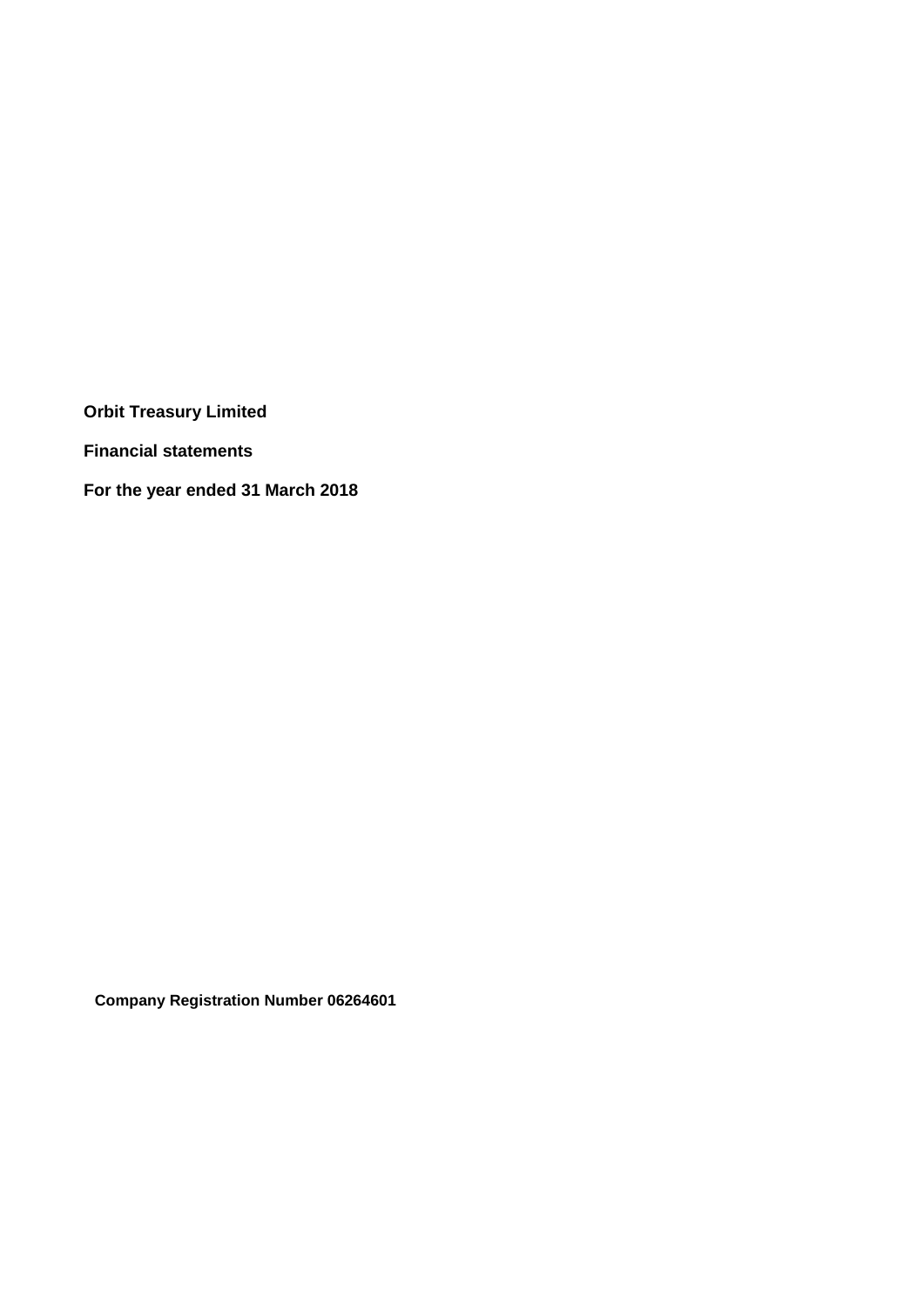# **CONTENTS**

|                                                                       | <b>PAGE</b> |
|-----------------------------------------------------------------------|-------------|
| <b>Executive Officers and Advisors</b>                                | 1           |
| <b>Strategic Report</b>                                               | 2           |
| Directors' Report                                                     | 4           |
| Independent Auditor's Report to the Members of Orbit Treasury Limited | 6           |
| Statement of Comprehensive Income                                     | 8           |
| <b>Statement of Financial Position</b>                                | 9           |
| Statement of Changes in Equity                                        | 10          |
| <b>Cash Flow Statement</b>                                            | 11          |
| Notes to the Financial Statements                                     | 12          |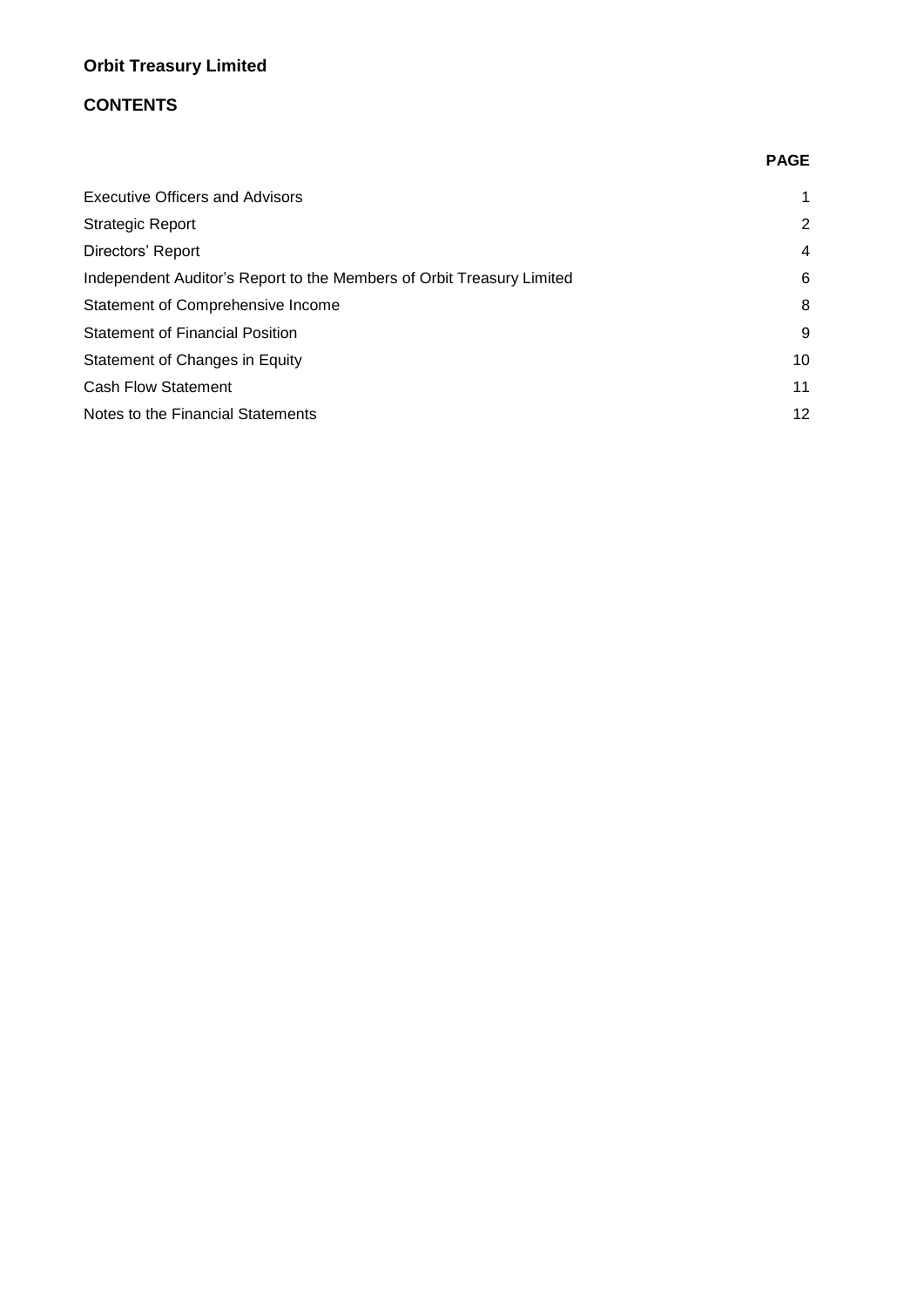# **Executive Officers and Advisors**

### **Directors**

The directors of the company who were in office during the year and up to the date of signing the financial statements were:

| <b>Name</b>            | <b>Position</b>               | Appointed/resigned       |
|------------------------|-------------------------------|--------------------------|
|                        |                               |                          |
| David Weaver           | Non-Executive Director/Chair  |                          |
| David Young            | Non-Executive Director        |                          |
| <b>Stuart Fisher</b>   | Non- Executive Director       |                          |
| <b>Lorne Williams</b>  | Non-Executive Director        |                          |
| Dina Shah              | Non-Executive Director        | Resigned 31 March 2018   |
| <b>Mark Hoyland</b>    | <b>Executive Director</b>     | Appointed 17 July 2017   |
| <b>Suzanne Forster</b> | <b>Group Finance Director</b> | Resigned 1 August 2017   |
| <b>Joy Baggaley</b>    | <b>Group Finance Director</b> | Appointed 1 January 2018 |
| <b>Richard Wright</b>  | Secretary                     |                          |

### **Executive officers**

The company had no employees during the year other than directors (2017: Nil). The executive officers and staff of the parent association provide services to Orbit Treasury Limited through a service agreement. The executive officers of Orbit Group Limited, the parent association, are listed in their financial statements.

### **Advisors**

| <b>Independent Auditors</b> | <b>Principal Solicitors</b> | <b>Registered office</b>    |
|-----------------------------|-----------------------------|-----------------------------|
| <b>KPMG LLP</b>             | <b>Trowers and Hamlins</b>  | Garden Court                |
| One Snowhill                | 3 Bunhill Row               | <b>Binley Business Park</b> |
| Snow Hill Queensway         | London                      | Harry Weston Road           |
| Birmingham                  | EC1Y8YZ                     | <b>Binley</b>               |
| <b>B4 6GH</b>               |                             | Coventry                    |
|                             |                             | CV3 2SU                     |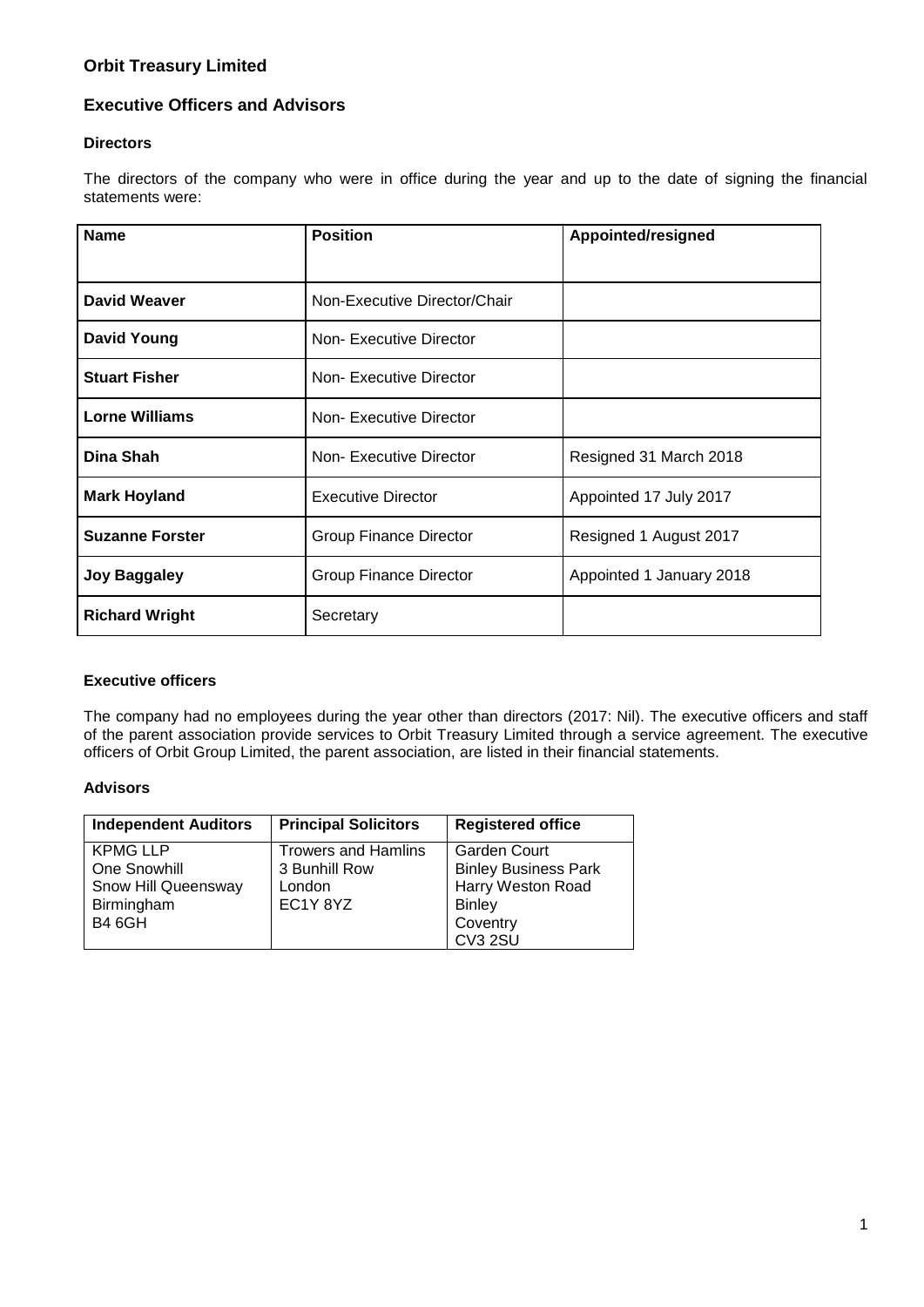# **Strategic Report**

The directors present their strategic report on Orbit Treasury Limited for the year ended 31 March 2018.

### **Review of the business**

Orbit Treasury Limited was set up in September 2007 as a wholly owned subsidiary of Orbit Group Limited (Orbit) to provide cost-effective treasury management to the operating associations. Orbit Treasury Limited has loan agreements in place with a number of banks, building societies and other financial institutions and draws down funds to on-lend to those Orbit subsidiaries that have entered into an intra-group loan agreement, which sets out the basis of the relationship as well as how loans will be drawn and distributed and the basis of charging and repayment.

Orbit Treasury Limited has access to all assets of these subsidiaries, which are not subject to fixed charges to other lenders as all parties have entered into a cross guarantee structure. Loans drawn are secured on properties charged to a security trustee.

Orbit Treasury Limited supports members of Orbit in its aim to make the organisation great by continuing to provide a cost-effective treasury management service. Financial performance in the year was in line with expectation. The charge made to operating associations is set at a level sufficient to recover interest payable, commitment fees and treasury operational costs, resulting in a breakeven position. The average interest rate based on a consolidated group level for the housing sector from the 2017 Global Accounts published by the HCA for the year ended March 2017 was 4.52%, 0.02% higher than Orbit Treasury's rate of 4.50%. If this benefit were to be maintained in 2017-18, with average balances of £809 million, the saving in interest cost for Orbit Treasury Limited would amount to £162,000 per annum.

Orbit continued to make strong progress in the implementation of its 2020 strategy and the delivery of 12,000 new homes with a significant increase in development activity during the year.

### **Treasury policy**

The board recognises that its high degree of debt makes it important to regularly review its treasury policy. The treasury function operates within a framework of clearly defined Orbit board approved policies, procedures and delegated authorities. The fundamental principle underlying the company's approach is to treat treasury activities as a means of controlling risk rather than for profit generation. For Orbit Treasury Limited this is reflected in a value for money (VFM) approach to all activities undertaken in ways such as minimising loans drawn and cash held at bank, and removing and reallocating excess loan security.

The following derivative transactions are currently included in the policy – interest rate swaps, forward rate agreements, interest rate options and cap and collar transactions. In relation to derivatives, Orbit Treasury Limited:

- currently does not have any collar arrangements;
- will not write any hedging transactions itself but will always transact derivatives from a counterparty; and
- may also use interest rate swaps combining options (e.g. extendible/callable/cancellable swaps).

The mark to market exposure on interest rate swaps is monitored at least weekly, and more frequently where necessary in response to movements in market rates. Property is used as security against adverse movements in the mark to market exposure and the consequent risk of cash calls. Treasury policy requires sufficient security at any time to cover the risk of a 0.5% reduction in interest rates.

Further details of Orbit's risk management framework can be found in Orbit Group Limited's financial statements which are published on the Orbit website www.orbit.org.uk.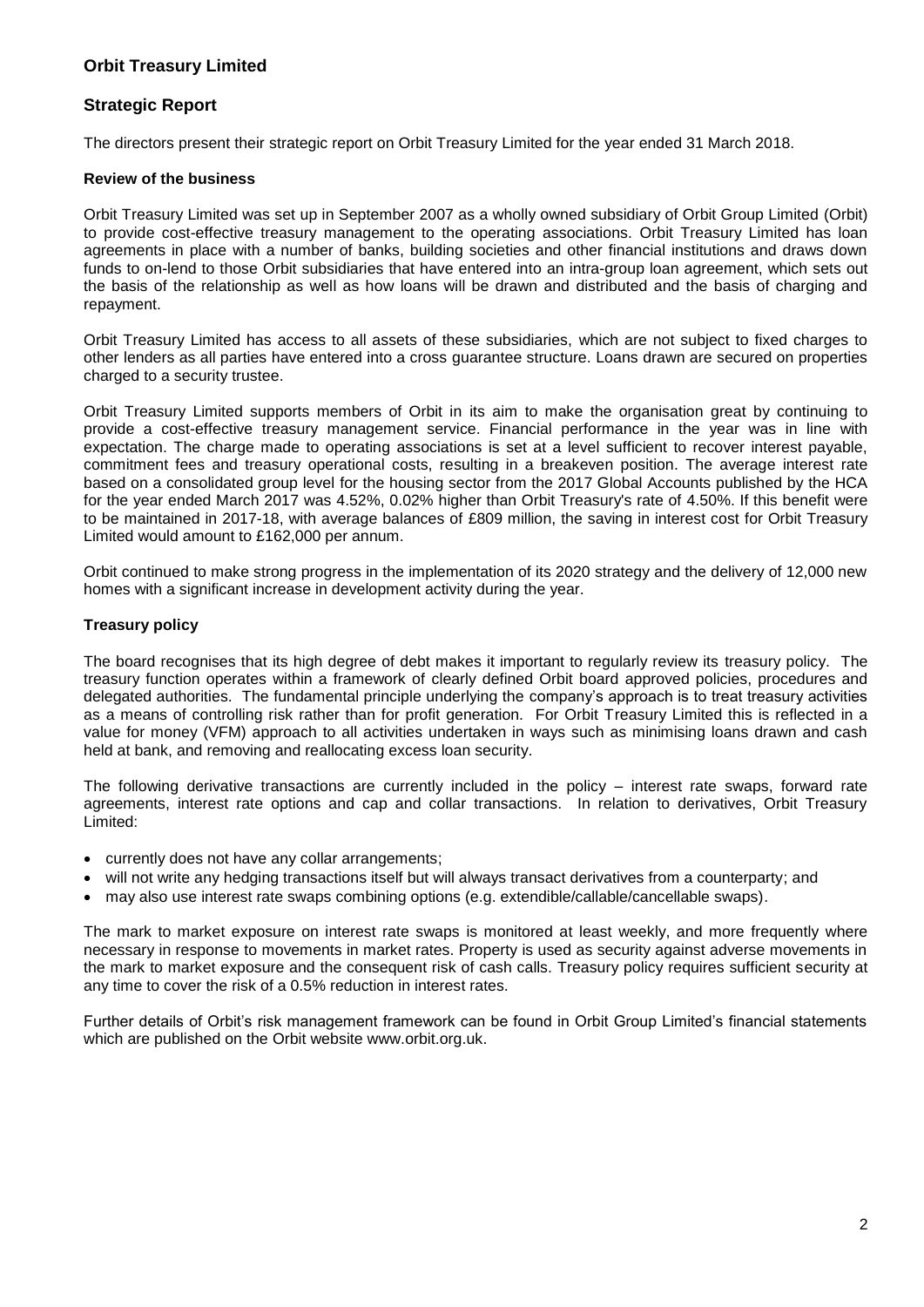## **Strategic Report**

### **Financial risk management**

The company's operations expose it to a variety of financial risks. The Group has in place a risk management programme that seeks to limit the adverse effects on the financial performance of the company and Group by monitoring levels of debt finance and related finance costs. The key risks are as follows:

### *Interest rate risk*

At 31 March 2018, 84% of the company's debt was fixed or hedged. Orbit Capital Plc arranged its second public bond issue on 7 June 2018 raising £450 million which was used to restructure the Groups existing debt portfolio and provide long term funding to support the group strategy. Orbit has £194 million of variable debt funding, of which £167 million is held in Orbit Treasury Limited, which could be exposed to rises in LIBOR rates. If LIBOR were to increase by 0.50%, then the impact would be additional interest costs of £0.8 million to the statement of comprehensive income. Any such costs can be recovered from the associations.

### *Liquidity risk*

The company actively lends the full amount of the loans it has itself borrowed, thus the entity has assets to fully offset its liabilities and interest receivable to offset its interest payable.

### *Credit risk*

The liabilities to funders are secured by a legal charge over property assets owned by the associations with a value in excess of total borrowings. The associations have entered into a guarantee with the company over future interest payments and the property security. The carrying amount of the funding liabilities represents the maximum value exposed to credit risk. At the end of the financial year the credit rating of A2 from Moody's remained in place.

### **Key Performance indicators (KPIs)**

The performance of Orbit Treasury Limited is closely scrutinised by Orbit Group Limited, the parent company. In addition, the board receives a report each quarter comparing the actual position against internal and covenant limits for a range of key indicators including liquidity, interest cover, debt per unit, swap mark to market exposure, security and funding costs.

Orbit's KPIs are included in the operating and financial review statement in the Orbit Group financial statements.

Approved by the Board of Directors and signed by the order of the Board:

**Richard Wright Company Secretary**

**24 July 2018**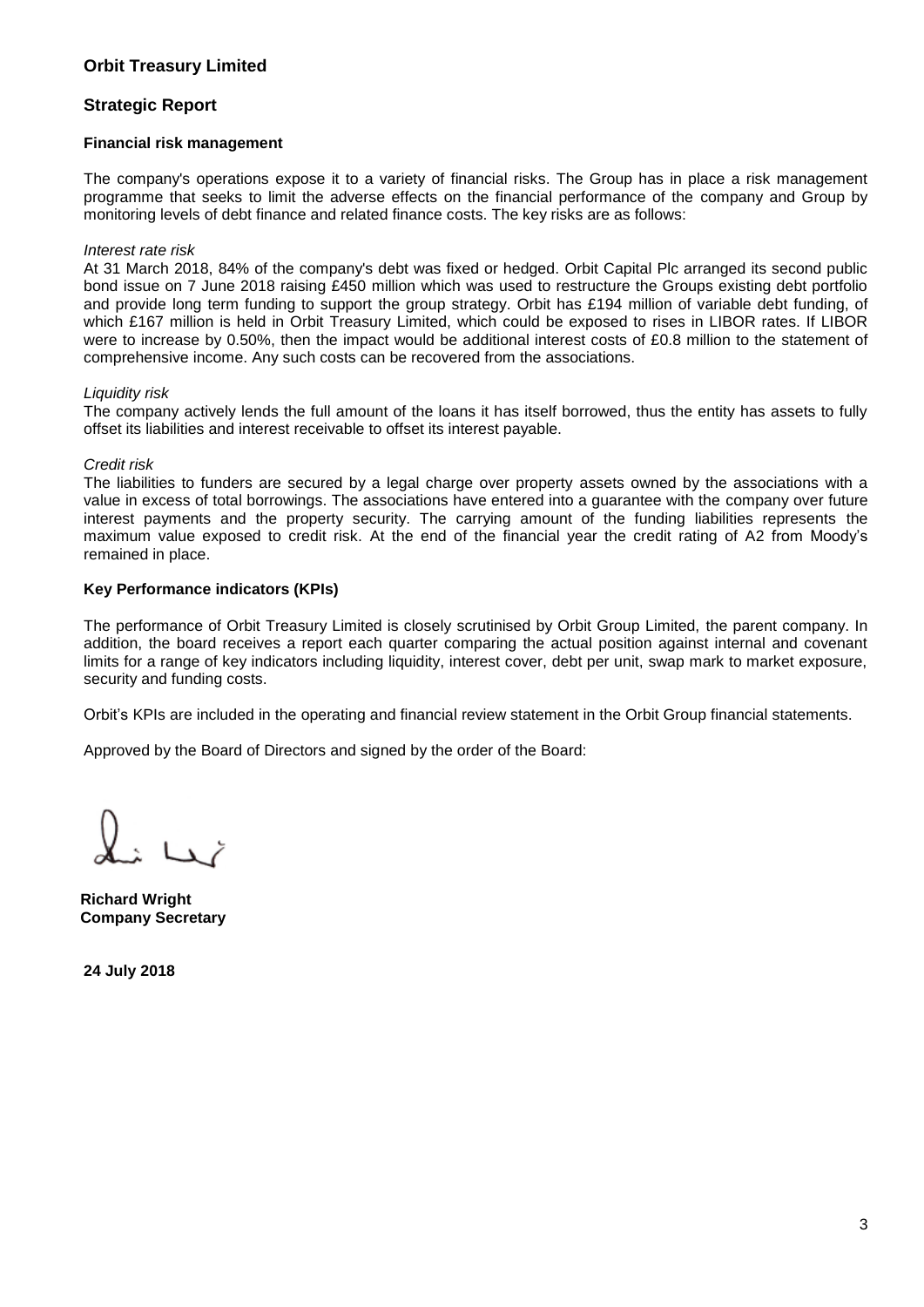## **Directors' Report**

The directors present their annual report on the affairs of Orbit Treasury Limited (the company) and the audited financial statements for the year ended 31 March 2018.

### **Results and dividends**

The operating profit for the financial year was nil and for 2017 was nil. The directors do not recommend payment of a dividend (2017: nil).

### **Charitable donations**

There were no donations in the year ended 31 March 2018 (2017: nil).

### **Directors**

The directors who served during the year and up to the date of signing the financial statements are shown on page 1. The directors benefit from a qualifying third party indemnity provision indemnifying them against legal claims from third parties that has been in place throughout the financial year and up to and including the date the financial statements are signed. The company is a wholly owned subsidiary of Orbit Group Limited.

### **Statement of directors' responsibilities**

The directors are responsible for preparing the strategic report, directors' report and the financial statements in accordance with applicable law and regulations.

Company law requires the directors to prepare financial statements for each financial year. Under that law they have elected to prepare the financial statements in accordance with UK Accounting Standards and applicable law (UK Generally Accepted Accounting Practice), including FRS 102 The Financial Reporting Standard applicable in the UK and Republic of Ireland. Under company law the directors must not approve the financial statements unless they are satisfied that they give a true and fair view of the state of affairs of the company and of the profit or loss of the company for that period. In preparing these financial statements, the directors are required to:

- select suitable accounting policies and then apply them consistently;
- make judgements and accounting estimates that are reasonable and prudent;
- state whether applicable UK Accounting Standards have been followed, subject to any material departures disclosed and explained in the financial statements; and
- prepare the financial statements on the going concern basis unless it is inappropriate to presume that the company will continue in business;

The directors are responsible for keeping adequate accounting records that are sufficient to show and explain the company's transactions and disclose with reasonable accuracy at any time the financial position of the company and enable them to ensure that the financial statements comply with the Companies Act 2006. They have general responsibility for taking such steps as are reasonably open to them to safeguard the assets of the company and to prevent and detect fraud and other irregularities.

The directors are responsible for the maintenance and integrity of the corporate and financial information included on the company's website. Legislation in the UK governing the preparation and dissemination of financial statements may differ from legislation in other jurisdictions.

### **Disclosure of information to auditors**

Each of the persons who is a director at the date of approval of this report confirms that:

- (1) so far as the director is aware, there is no relevant audit information of which the company's auditors is unaware; and
- (2) each director has taken all the steps they ought to have taken as a director in order to make themselves aware of any relevant audit information and to establish that the company's auditors is aware of that information.

This confirmation is given and should be interpreted in accordance with the provisions of Section 418 of the Companies Act 2006.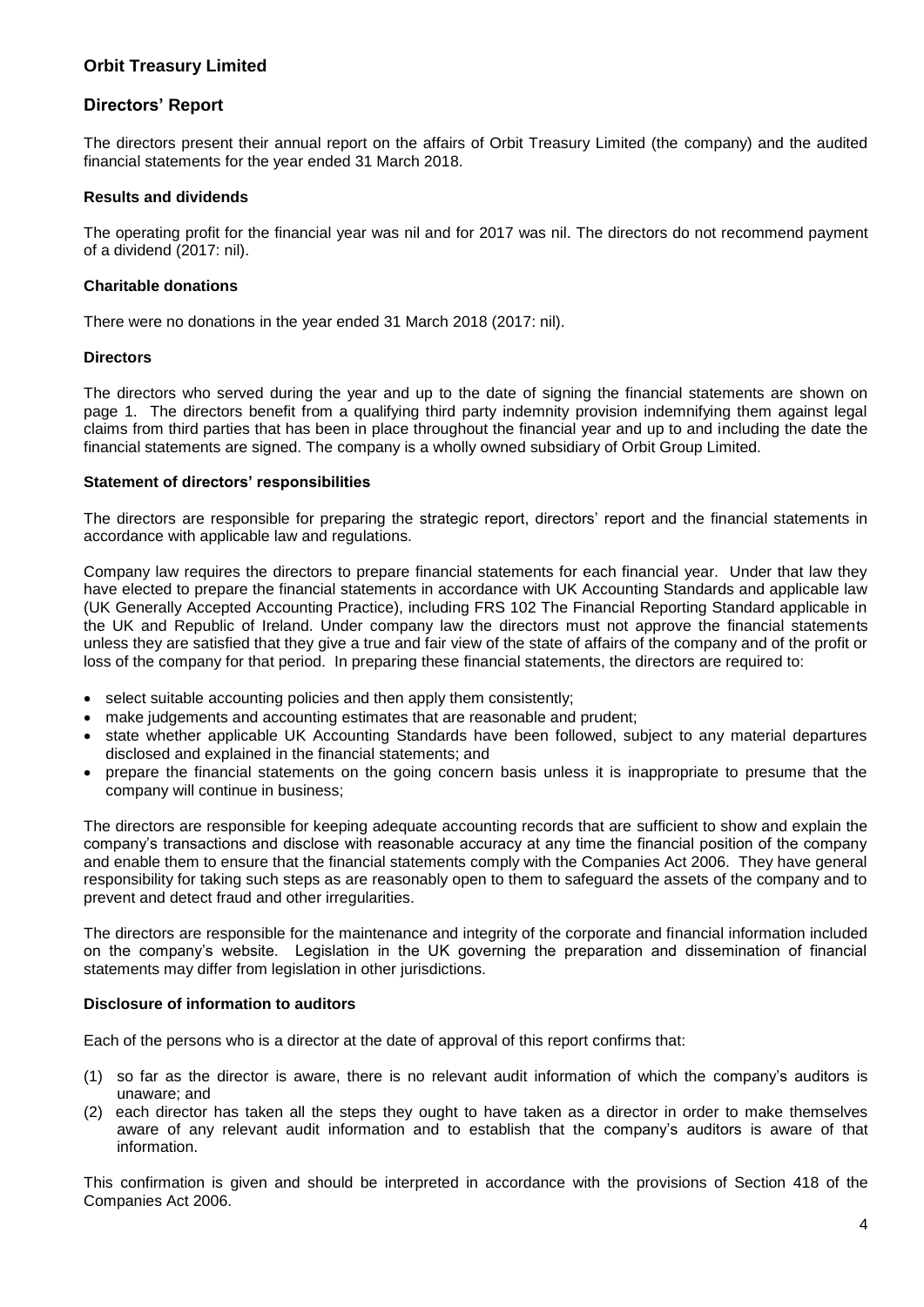## **Directors' Report**

### **Going concern**

The financial statements are prepared on a going concern basis.

Orbit Treasury Limited is the funding vehicle for Orbit Group. An intra group loan agreement has been entered into by all of the operating associations which provide a commitment to Orbit Treasury Limited to pay interest on intra group loans. The loans are secured by way of a first fixed charge over housing properties owned by other members of the Orbit Group. The Group's financial plan and cash flow forecasts demonstrate there are sufficient committed facilities to meet forecast expenditure for the foreseeable future. The Orbit board has a reasonable expectation the Group and subsidiary have adequate resources to continue in operational existence for the foreseeable future.

### **Independent Auditor**

KPMG LLP were appointed as the company's auditor for the year ended 31 March 2018.

A resolution to re-appoint the auditors for external audit services will be proposed at the Orbit Group Limited Annual General Meeting.

Approved by the Board of Directors and signed by the order of the Board:

 $\frac{1}{2}$ 

**Richard Wright Company Secretary**

**24 July 2018**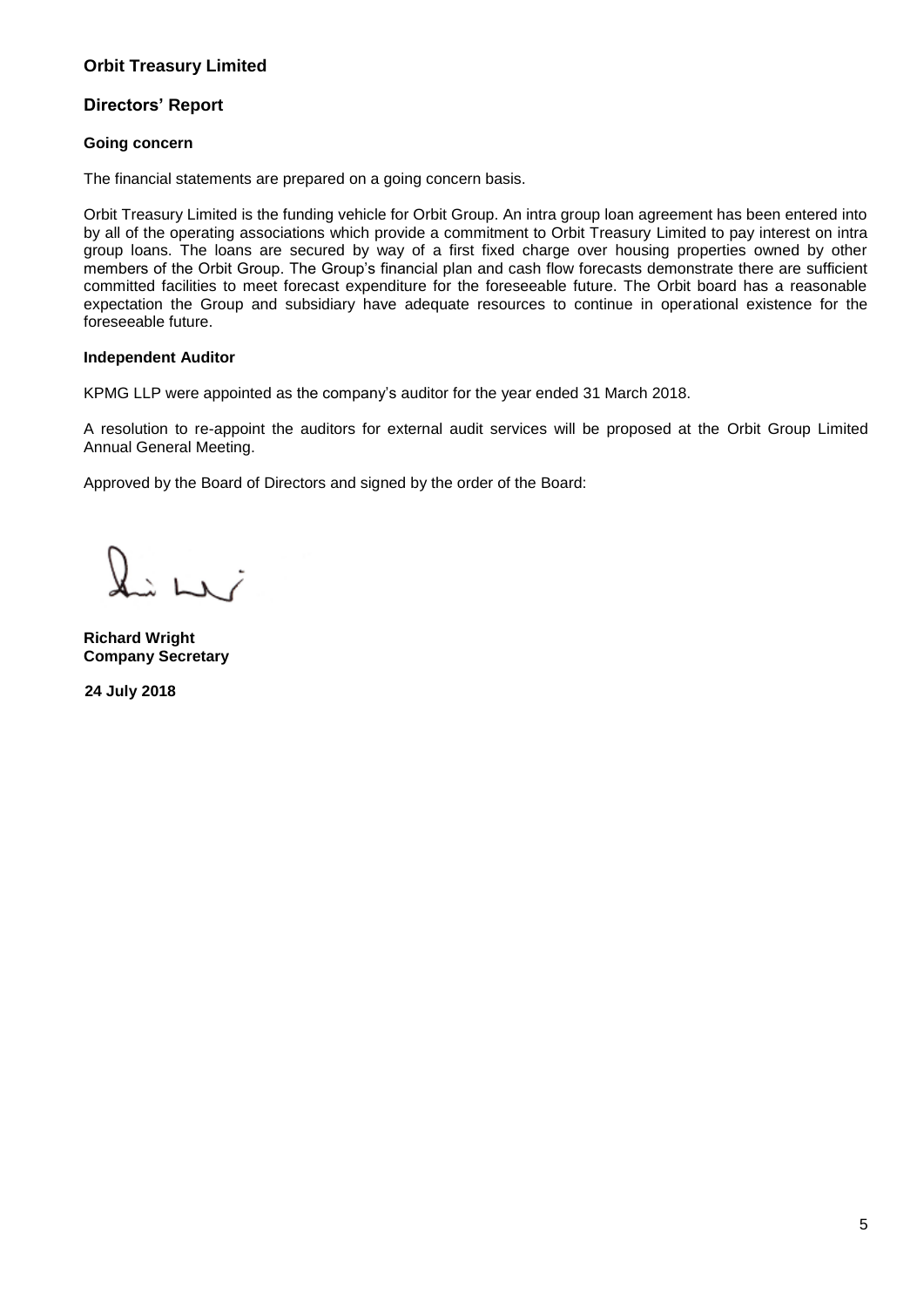# **Independent Auditor's Report to the Members of Orbit Treasury Limited For the year ended 31 March 2018**

## **Opinion**

We have audited the financial statements of Orbit Treasury Limited ("the company") for the year ended 31 March 2018 which comprise the Statement of Comprehensive Income, Statement of Financial Position, Statement of Changes in Equity, Cash Flow Statement, and related notes, including the accounting policies in note 1.

In our opinion the financial statements:

- give a true and fair view of the state of the company's affairs as at 31 March 2018 and of its profit for the year then ended;
- have been properly prepared in accordance with UK accounting standards, including FRS 102 The Financial Reporting Standard applicable in the UK and Republic of Ireland; and
- have been prepared in accordance with the requirements of the Companies Act 2006.

### **Basis for opinion**

We conducted our audit in accordance with International Standards on Auditing (UK) ("ISAs (UK)") and applicable law. Our responsibilities are described below. We have fulfilled our ethical responsibilities under, and are independent of the company in accordance with, UK ethical requirements including the FRC Ethical Standard. We believe that the audit evidence we have obtained is a sufficient and appropriate basis for our opinion.

### **Going concern**

We are required to report to you if we have concluded that the use of the going concern basis of accounting is inappropriate or there is an undisclosed material uncertainty that may cast significant doubt over the use of that basis for a period of at least twelve months from the date of approval of the financial statements. We have nothing to report in these respects.

### **Other information**

The directors are responsible for the other information, which comprises the strategic report, the directors' report. Our opinion on the financial statements does not cover the other information and, accordingly, we do not express an audit opinion or, except as explicitly stated below, any form of assurance conclusion thereon.

Our responsibility is to read the other information and, in doing so, consider whether, based on our financial statements audit work, the information therein is materially misstated or inconsistent with the financial statements or our audit knowledge. Based solely on that work:

- we have not identified material misstatements in the other information;
- in our opinion the information given in the strategic report and the directors' report for the financial year is consistent with the financial statements; and
- in our opinion those reports have been prepared in accordance with the Companies Act 2006.

### **Matters on which we are required to report by exception**

Under the Companies Act 2006 we are required to report to you if, in our opinion:

- adequate accounting records have not been kept, or returns adequate for our audit have not been received from branches not visited by us; or
- the financial statements are not in agreement with the accounting records and returns; or
- certain disclosures of directors' remuneration specified by law are not made; or
- we have not received all the information and explanations we require for our audit.

We have nothing to report in these respects.

#### **Directors' responsibilities**

As explained more fully in their statement set out on page 4, the directors are responsible for: the preparation of the financial statements and for being satisfied that they give a true and fair view; such internal control as they determine is necessary to enable the preparation of financial statements that are free from material misstatement, whether due to fraud or error; assessing the company's ability to continue as a going concern, disclosing, as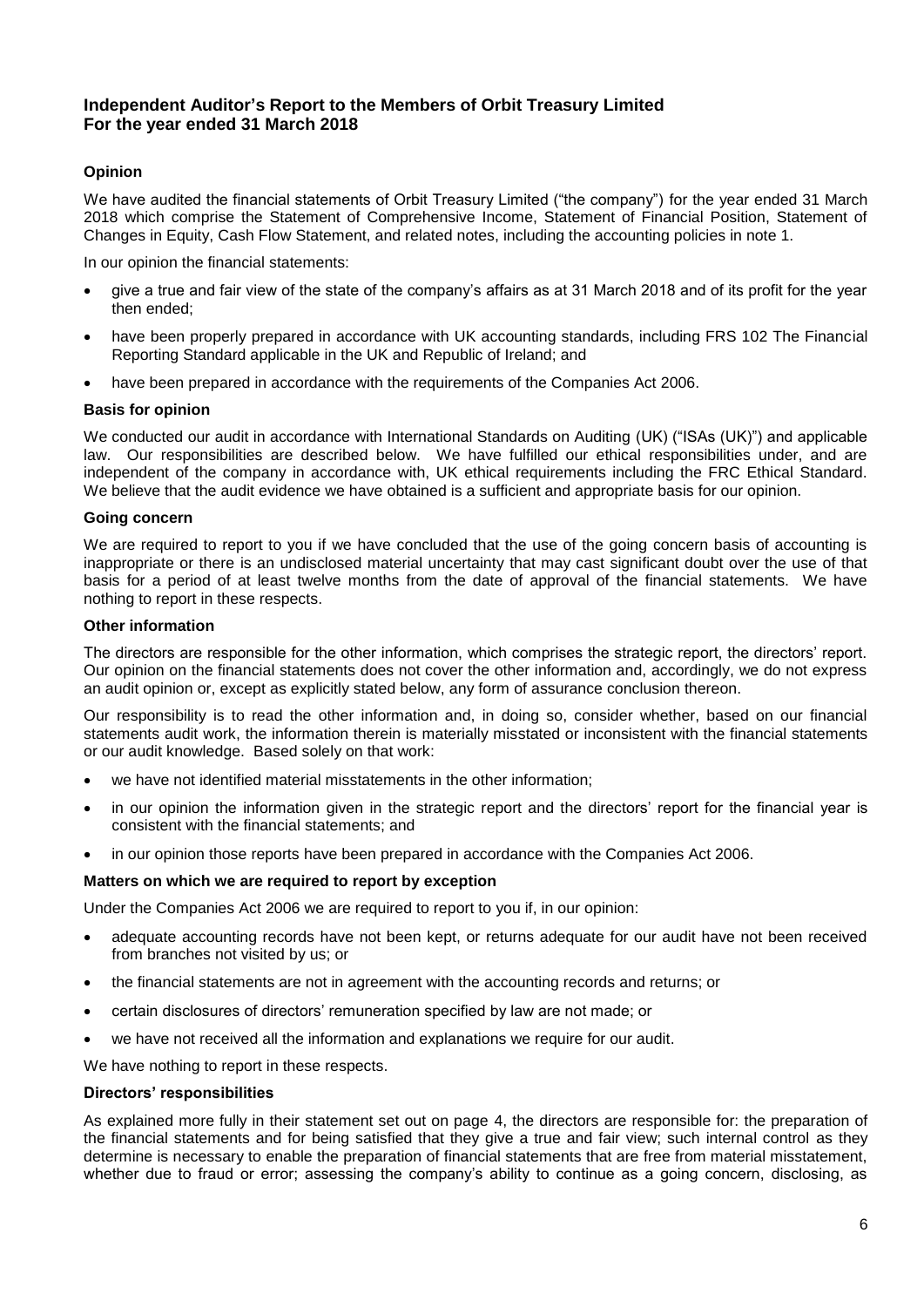## **Independent Auditor's Report to the Members of Orbit Treasury Limited For the year ended 31 March 2018**

applicable, matters related to going concern; and using the going concern basis of accounting unless they either intend to liquidate the company or to cease operations, or have no realistic alternative but to do so.

#### **Auditor's responsibilities**

Our objectives are to obtain reasonable assurance about whether the financial statements as a whole are free from material misstatement, whether due to fraud or error, and to issue our opinion in an auditor's report. Reasonable assurance is a high level of assurance, but does not guarantee that an audit conducted in accordance with ISAs (UK) will always detect a material misstatement when it exists. Misstatements can arise from fraud or error and are considered material if, individually or in aggregate, they could reasonably be expected to influence the economic decisions of users taken on the basis of the financial statements.

A fuller description of our responsibilities is provided on the FRC's website at [www.frc.org.uk/auditorsresponsibilities.](http://www.frc.org.uk/auditorsresponsibilities)

#### **The purpose of our audit work and to whom we owe our responsibilities**

This report is made solely to the company's members, as a body, in accordance with Chapter 3 of Part 16 of the Companies Act 2006. Our audit work has been undertaken so that we might state to the company's members those matters we are required to state to them in an auditor's report and for no other purpose. To the fullest extent permitted by law, we do not accept or assume responsibility to anyone other than the company and the company's members, as a body, for our audit work, for this report, or for the opinions we have formed.

Sarah Brown (Senior Statutory Auditor) **for and on behalf of KPMG LLP, Statutory Auditor**  *Chartered Accountants*  One Snowhill Snow Hill Queensway Birmingham B4 6GH

August 2018  $\mathcal{L}$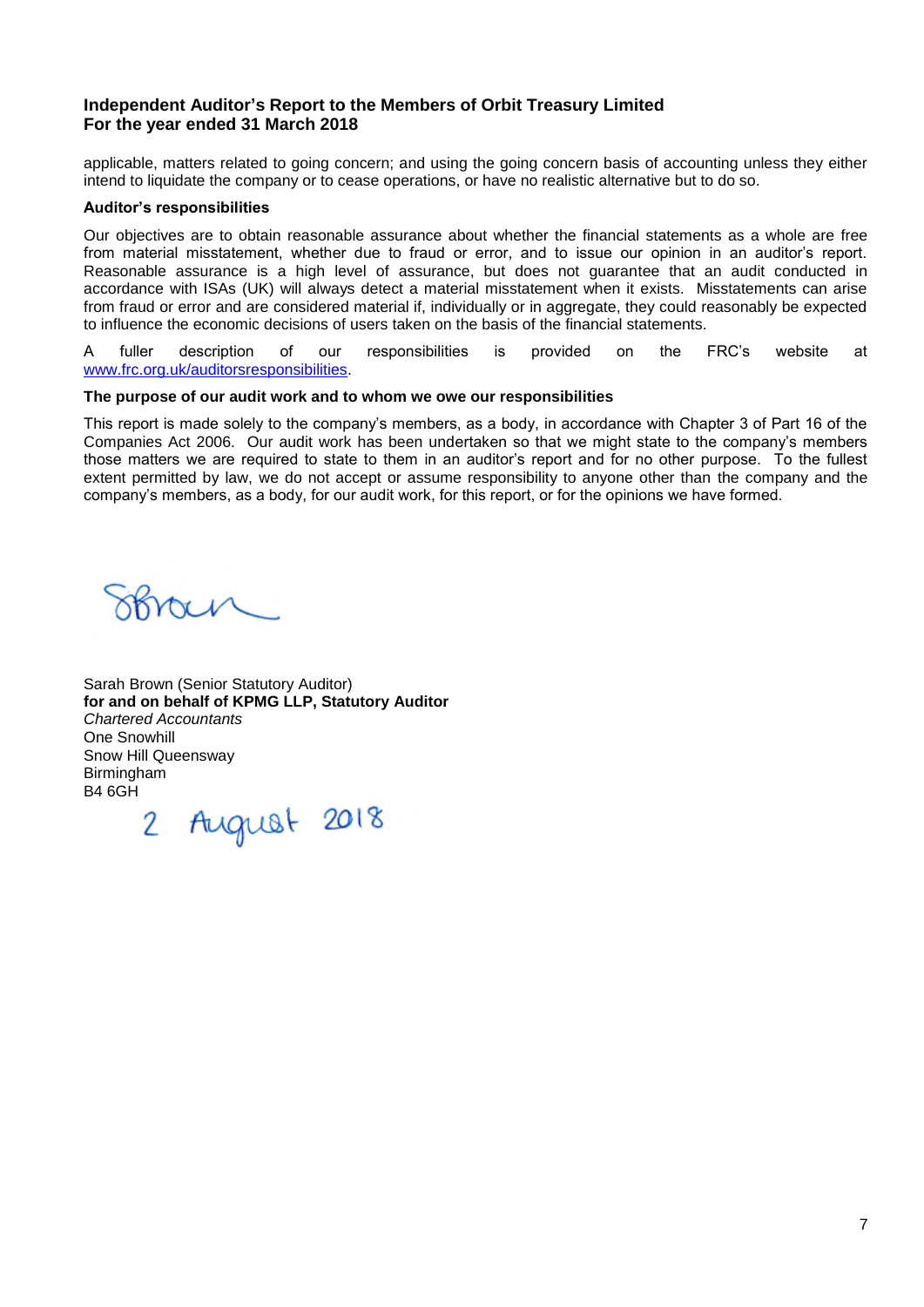# **Statement of Comprehensive Income**

# **For the year ended 31 March 2018**

|                                                      | <b>Note</b> | 2018<br>£000 | 2017<br>£000 |
|------------------------------------------------------|-------------|--------------|--------------|
| <b>Turnover</b>                                      |             | 37,054       | 36,585       |
| Cost of sales                                        |             | (37, 054)    | (36, 585)    |
| <b>Operating profit/(loss)</b>                       |             |              |              |
| Interest receivable and similar income               | 2           | 161          |              |
| Interest payable and similar charges                 | 3           |              | (3, 181)     |
| Movement in fair value of financial instruments      | 4           | 5,205        | (2, 448)     |
| Profit/(Loss) before tax                             |             | 5,366        | (5,629)      |
| Tax on profit/(loss) on ordinary activities          | 12          | (72)         | 415          |
| Profit/(Loss) for the financial year                 |             | 5,294        | (5,214)      |
| Other comprehensive income                           |             |              |              |
| Change in fair value of hedged financial instruments |             | 10,961       | (3,811)      |
| Total comprehensive income for the year              |             | 16,255       | (9,025)      |

All activities derive from continuing operations.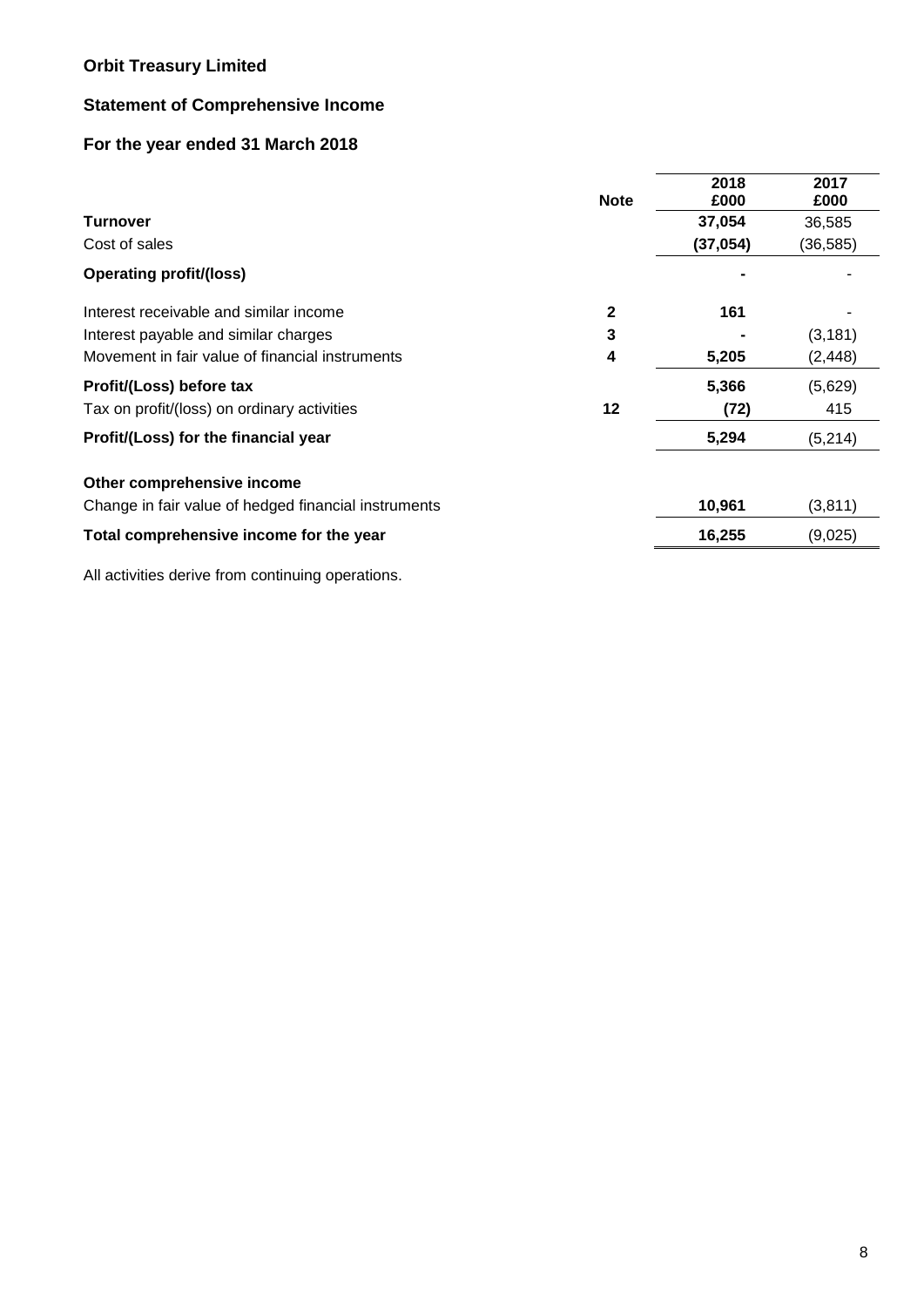# **Statement of Financial Position**

# **For the year ended 31 March 2018**

|                                                         | <b>Note</b>    | 2018<br>£000 | 2017<br>£000 |
|---------------------------------------------------------|----------------|--------------|--------------|
| Debtors: amounts falling due after more than one year   | 6              | 782,398      | 761,958      |
| <b>Current assets</b>                                   |                |              |              |
| <b>Debtors</b>                                          | 6              | 33,846       | 33,374       |
| Cash at bank and in hand                                | $\overline{7}$ | 1,314        | 695          |
|                                                         |                | 35,160       | 34,069       |
| Creditors: amounts falling due within one year          | 8              | (38,083)     | (24, 473)    |
| Net current (liabilities)/assets                        |                | (2,923)      | 9,596        |
| Total assets less current (liabilities)/assets          |                | 779,475      | 771,554      |
| Creditors: amounts falling due after more than one year | 9              | (888, 856)   | (897, 190)   |
| <b>Net liabilities</b>                                  |                | (109, 381)   | (125, 636)   |
| <b>Capital and reserves</b>                             |                |              |              |
| Called up share capital                                 |                |              |              |
| Cash flow hedge reserve                                 |                | (54, 958)    | (65, 919)    |
| Revenue reserves                                        |                | (54, 423)    | (59,717)     |
| Total shareholders' funds deficit                       |                | (109, 381)   | (125, 636)   |

The financial statements on pages 8 to 23 were approved by the Board of directors and signed on its behalf by:

 $\overline{\hspace{1em}}$ 

**David Weaver Orbit Treasury Limited Chair**

**24 July 2018**

Company Registration Number 06264601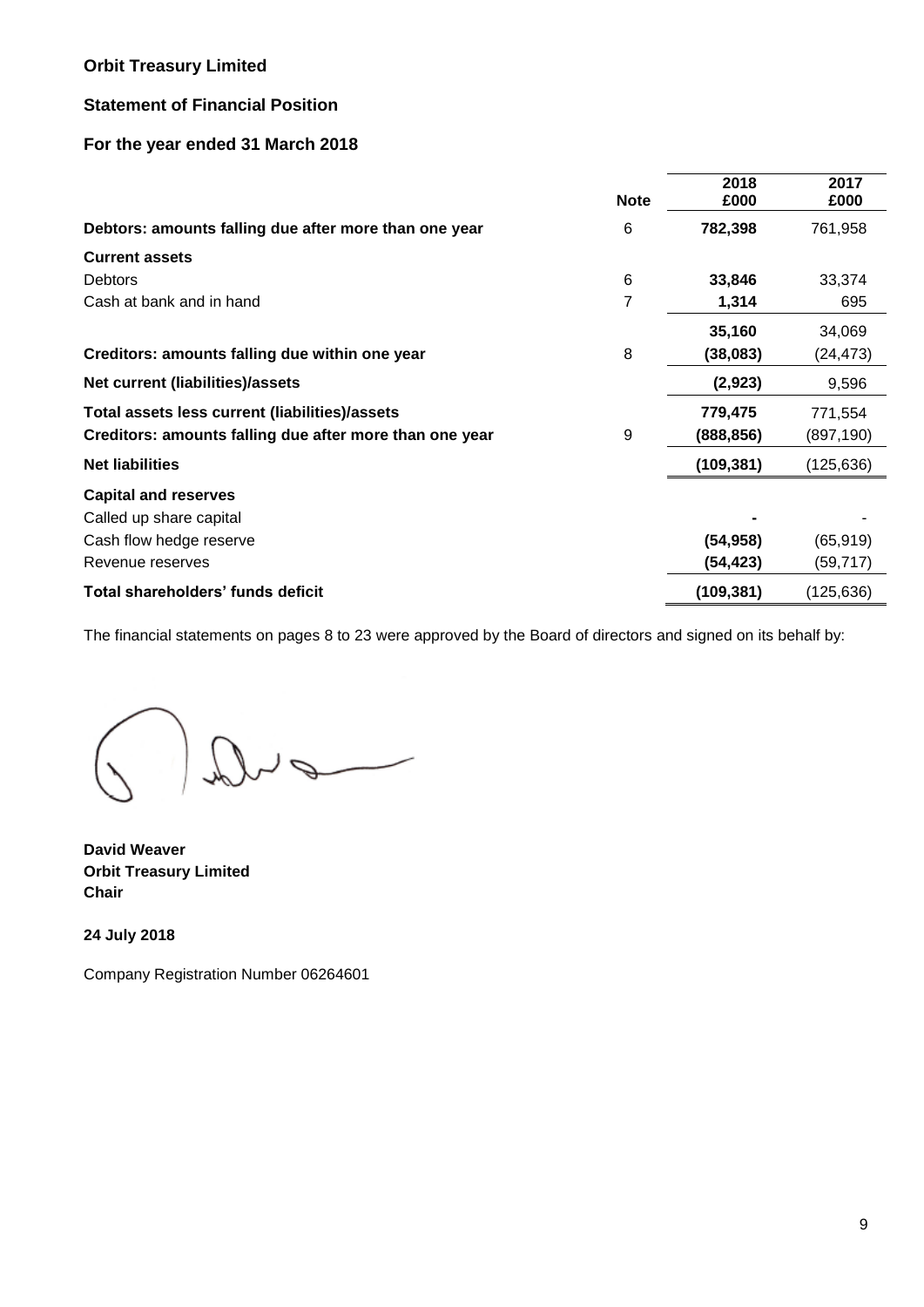# **Statement of Changes in Equity**

# **For the year ended 31 March 2018**

|                                              | <b>Called Up</b><br>share<br>capital<br>£000 | <b>Cash flow</b><br>hedge<br>reserve<br>£000 | Revenue<br>reserve<br>£000 | <b>Total equity</b><br>£000 |
|----------------------------------------------|----------------------------------------------|----------------------------------------------|----------------------------|-----------------------------|
| Balance at 1 April 2017                      | $\blacksquare$                               | (65, 919)                                    | (59, 717)                  | (125, 636)                  |
| Total comprehensive income for<br>the period |                                              |                                              |                            |                             |
| Profit for the year                          | $\overline{\phantom{a}}$                     |                                              | 5,294                      | 5,294                       |
| Change in fair value                         | ٠                                            | 10,961                                       |                            | 10,961                      |
| Balance at 31 March 2018                     |                                              | (54, 958)                                    | (54, 423)                  | (109,381)                   |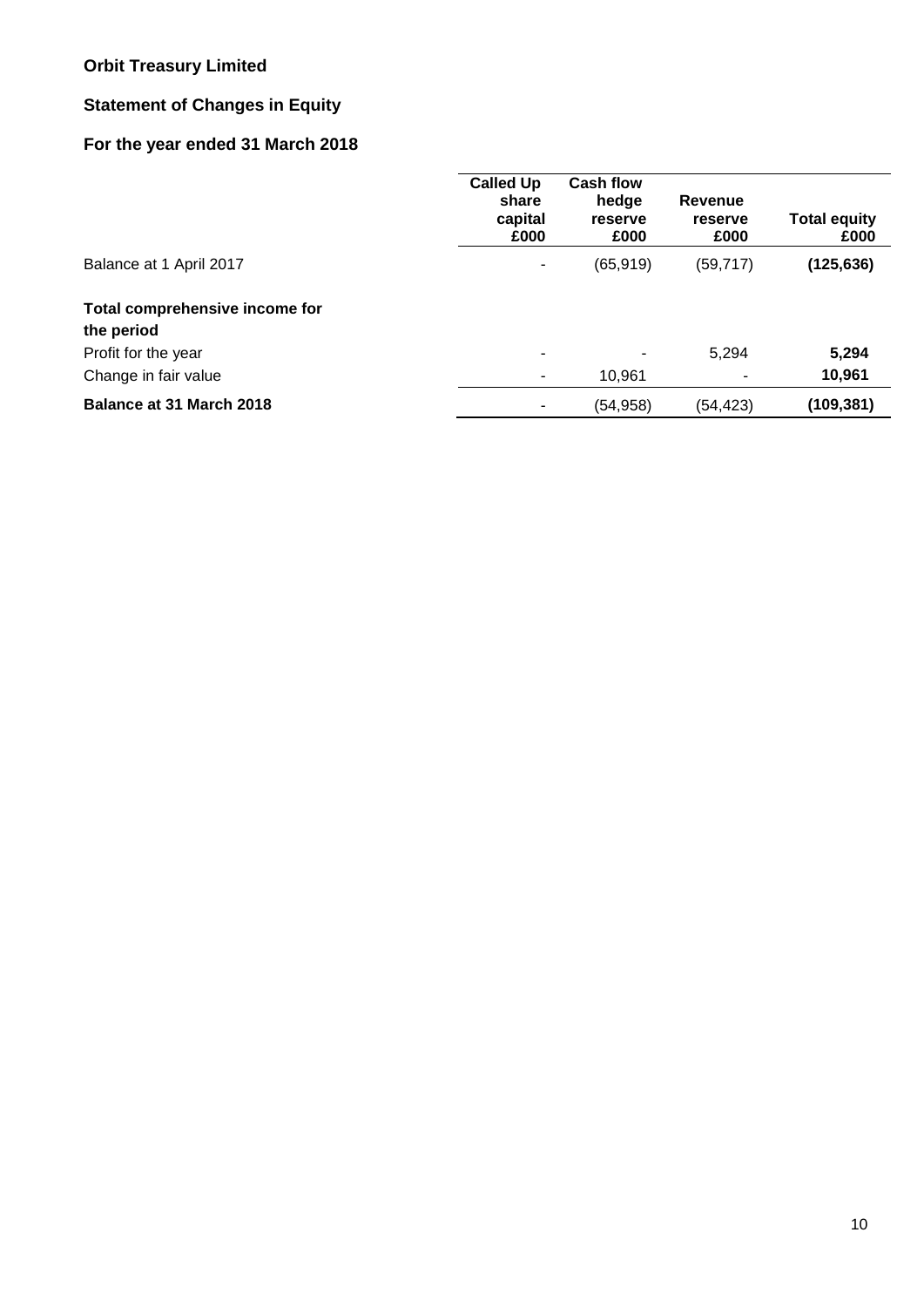# **Cash Flow Statement**

# **For the year ended 31 March 2018**

|                                                      | <b>Note</b> | 2018<br>£000 | 2017<br>£000 |
|------------------------------------------------------|-------------|--------------|--------------|
| Cash flows from operating activities                 |             |              |              |
| Profit/(Loss) for the year                           |             |              |              |
| Adjustments for:                                     |             |              |              |
| Change to amortised loan and swap costs              |             | 841          | 810          |
| (Increase) in trade and other debtors                |             | (20, 986)    | (2,891)      |
| (Decrease) in trade and other creditors              |             | (90)         | (229)        |
| Net cash from operating activities                   | 15          | (20, 235)    | (2,310)      |
| Cash flows from financing activities                 |             |              |              |
| Cash outflow from increase in debt                   | 15          | 20,854       | 604          |
| Net cash flow from financing activities              |             | 20,854       | 604          |
| Net increase/(decrease) in cash and cash equivalents |             | 619          | (1,706)      |
| Cash and cash equivalents at 1 April                 |             | 695          | 2,401        |
| Cash and cash equivalents at 31 March                |             | 1,314        | 695          |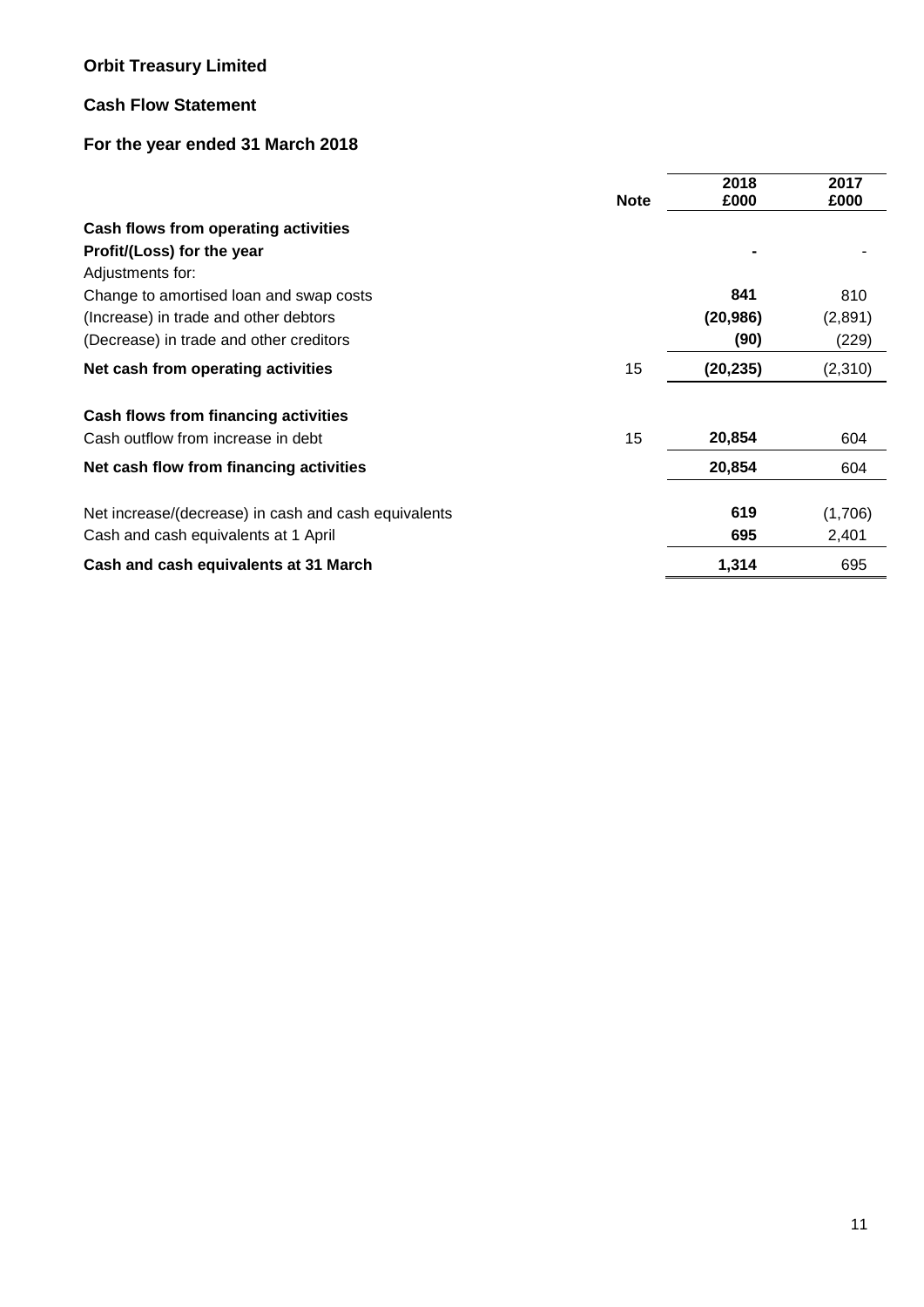## **Notes to the Financial Statements**

## **For the year ended 31 March 2018**

#### 1. **Accounting policies**

#### **Basis of accounting**

These financial statements were prepared in accordance with Financial Reporting Standard 102 *The Financial Reporting Standard* applicable in the UK and Republic of Ireland ("*FRS 102"*).

The presentation currency of these financial statements is sterling. All amounts in the financial statements have been rounded to the nearest £1,000.

The principal accounting policies, which have been consistently applied unless otherwise stated throughout the year, are set out below.

Orbit Treasury Limited has taken the exemption of not to disclose related party transactions under FRS 102, and no other exemptions have been taken.

### **Going concern**

The financial statements are prepared on a going concern basis.

Orbit Treasury Limited is the funding vehicle for Orbit Group. An intra group loan agreement has been entered into by all of the operating associations which provide a commitment to Orbit Treasury Limited to pay interest on intra group loans. The loans are secured by way of a first fixed charge over housing properties owned by other members of the Orbit Group. The Group's financial plan and cash flow forecasts demonstrate there are sufficient committed facilities to meet forecast expenditure for the foreseeable future. The Orbit board has a reasonable expectation the Group and subsidiary have adequate resources to continue in operational existence for the foreseeable future.

#### **Turnover**

Turnover results from interest and other charges to members of Orbit to cover the cost of securing and managing the loan portfolio.

#### **Cost of sales**

Costs of sales includes interest payable and similar charges on the bank and other loans on-lent to members of Orbit and administrative costs including legal costs, valuation fees, treasury staff and other costs.

#### **Taxation**

The charge for the year is based on profits arising on activities that are liable to tax. Taxable members of the group have adopted the accounting standard for deferred tax (FRS 102, section 29).

Deferred tax is provided in full, at the tax rates expected to apply to the period when the asset is realised or the liability is settled, on any timing differences, although deferred tax assets are only recognised to the extent it is regarded as more likely than not they will be recovered. Timing differences arising from the revaluation of fixed assets are only recognised where there is a binding agreement to sell the revalued assets.

Deferred tax assets and liabilities are not discounted.

### **Interest-bearing borrowings classified as basic financial instruments**

Interest-bearing borrowings are recognised initially at fair value less attributable transaction costs. Subsequent to initial recognition, interest-bearing borrowings are stated at amortised cost using the effective interest method, less any impairment losses.

Loan classifications and subsequent valuations are the key areas of judgement applied in the financial statements. Fixed rate and variable loans have been classified as basic instruments. Fixed rate loans are stated at amortised cost using the effective interest rate method. Variable rate loans are disclosed at carrying value due to the short term interest period.

Advice has been sought from external treasury advisors on fair value judgements and estimates.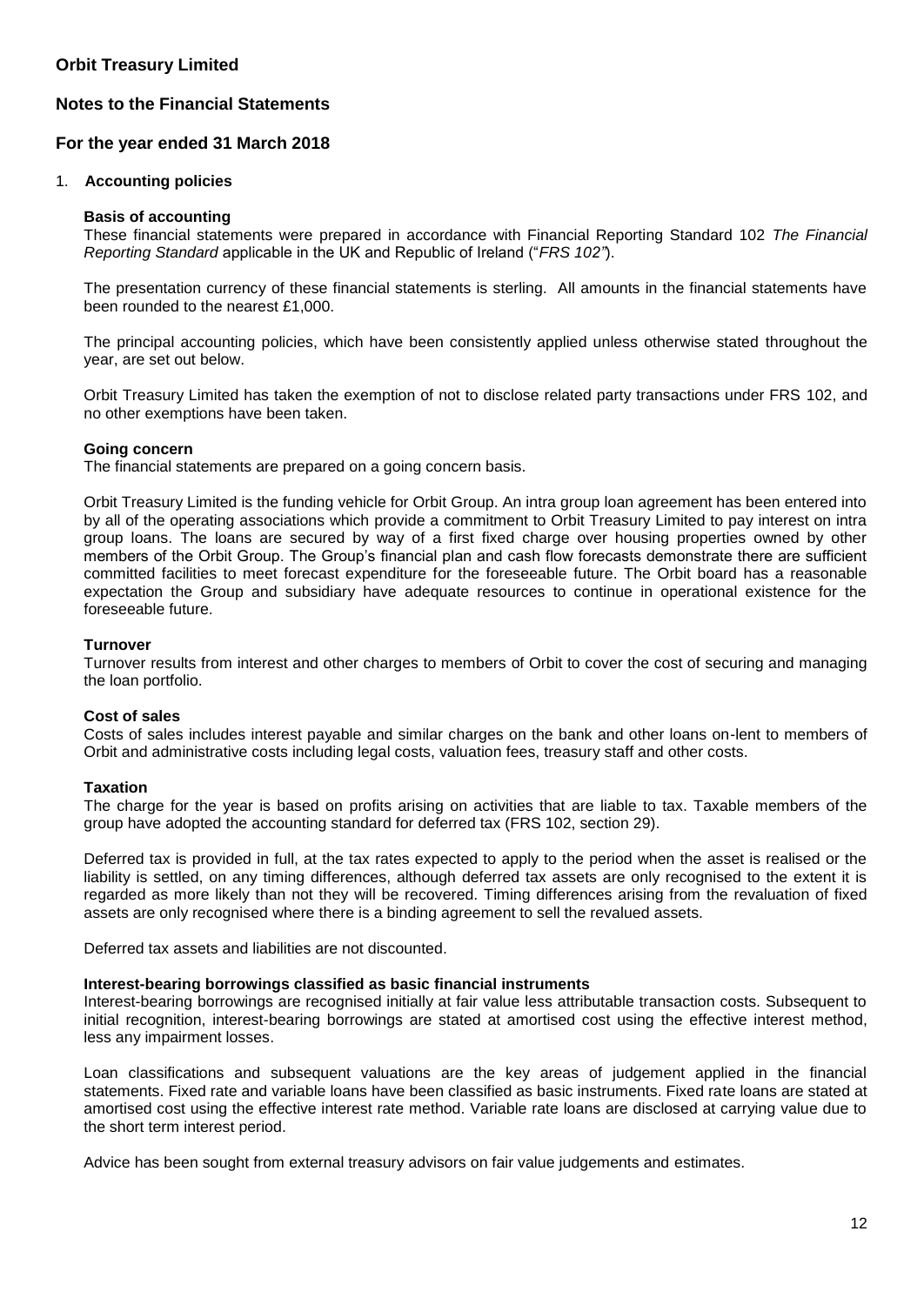## **Notes to the Financial Statements**

# **For the year ended 31 March 2018**

### **1. Accounting policies (continued)**

#### **Derivative financial instruments**

Orbit uses derivative financial instruments to reduce exposure to interest rate movements. Orbit does not hold or issue derivative financial instruments for speculative purposes. For an interest rate swap to be treated as a hedge the instrument must be related to actual assets or liabilities or a probable commitment and must change the nature of the interest rate by converting a fixed rate to a variable rate or vice versa. Interest differentials under these swaps are recognised by adjusting net interest payable over the periods of the contracts.

Derivative financial instruments are recognised at fair value. The gain or loss on re-measurement to fair value is recognised immediately in the statement of comprehensive income. However, where derivatives qualify for hedge accounting, recognition of any resultant gain or loss depends on the nature of the item being hedged (see below).

### *Fair value hedges*

Where a derivative financial instrument is designated as a hedge of the exposure to a fixed interest risk or foreign exchange risk of a debt instrument measured at amortised cost or the commodity price risk in a firm commitment or of a commodity held, all changes in the fair value of the derivative are recognised immediately in profit or loss. The carrying value of the hedged item is adjusted by the change in fair value that is attributable to the risk being hedged (and any gains or losses on re-measurement are recognised in the statement of comprehensive income).

If hedge accounting is discontinued and the hedged financial asset or liability has not been derecognised, any adjustments to the carrying amount of the hedged item are amortised into the statement of comprehensive income using the effective interest method over the remaining life of the hedged item.

### *Cash flow hedges*

Where the hedged risk is the variable interest rate risk in a debt instrument measured at amortised cost; the interest rate risk in a firm commitment or a highly probable forecast transaction, the company recognises the effective part of any gain or loss on the derivative financial instrument in other comprehensive income (OCI). Any ineffective portion of the hedge is recognised immediately in the statement of comprehensive income.

The hedging gain or loss recognised in OCI is reclassified to the statement of comprehensive income when the hedged item is recognised in the statement of comprehensive income or when the hedging relationship ends.

Orbit Treasury Limited accounting policy for derivatives is to recognise in the statement of comprehensive income gains and losses on hedges of revenues or operating payments only as they crystallise. Treasury policy states clearly all transactions will be in sterling or hedged to sterling.

#### **Movement in fair value of financial instruments**

#### **Hedge accounting**

The principle of hedge accounting applies only to standalone swaps, which have to be fair valued at each period end.

However, RPI swaps and swaps with cancellable options do not meet the criteria of hedging instruments (FRS102 section 12.17C). The movement in fair value is therefore taken directly to the statement of comprehensive income.

For the remaining vanilla interest rate swaps an assessment must be made of the hedge effectiveness. The mark to market movement during the accounting period on each vanilla swap is analysed between effective and ineffective, with the effective element posted to the cash flow hedge reserve and the ineffective element charged/credited to the statement of comprehensive income.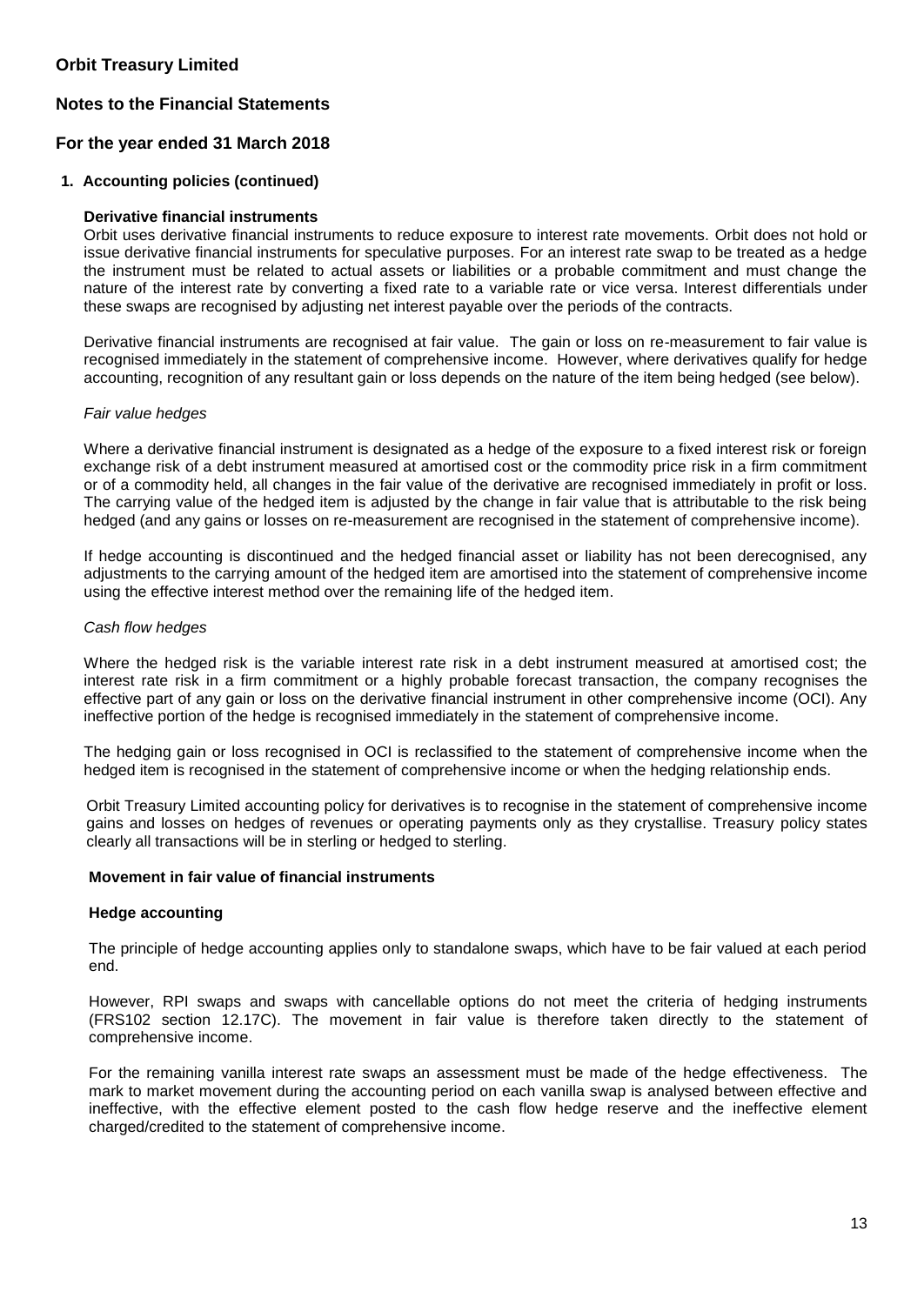# **Notes to the Financial Statements**

# **For the year ended 31 March 2018**

### **1. Accounting policies (continued)**

### **Debt instruments (loan portfolio)**

External loans also need to be categorised either as basic or other. The basic approach results in a requirement to report interest costs using the effective interest rate (EIR) method. This necessitates modelling on a loan by loan basis averaging (via an EIR calculation) all elements of income and expenditure relating to the loan (margin, including future step ups, arrangement fees)

The EIR for fixed rate instruments will be calculated as the rate which exactly discounts the instrument's future cash flows to the carrying amount (FRS102 section 11.15). Arrangement fee amortisation will be calculated separately and netted off against the carrying value of the debt liability.

Due to the short term of our floating rate instruments the carrying amount will be set equal to the nominal loan amount less unamortised fee.

# **2. Interest receivable and similar income**

|                                                                               | 2018     | 2017  |
|-------------------------------------------------------------------------------|----------|-------|
|                                                                               | £000     | £000  |
| Net gain on financial liabilities measured at fair value through statement of |          |       |
| comprehensive income (excluding derivatives used in hedging relationships)    | 161      |       |
|                                                                               |          |       |
| Interest payable and similar charges<br>3.                                    |          |       |
|                                                                               | 2018     | 2017  |
|                                                                               | £000     | £000  |
| Net loss on financial liabilities measured at fair value through statement of |          |       |
| comprehensive income (excluding derivatives used in hedging relationships)    |          | 3,181 |
|                                                                               |          |       |
| <b>Expenses and auditor's remuneration</b><br>4.                              |          |       |
|                                                                               | 2018     | 2017  |
|                                                                               | £000     | £000  |
| Included in the statement of comprehensive income are the following:          |          |       |
| Change in fair value of derivatives through income and expenditure            | (5, 205) | 2,448 |
|                                                                               | 2018     | 2017  |
|                                                                               | £000     | £000  |
| <b>Auditor's remuneration:</b>                                                |          |       |
| Audit of these financial statements                                           | 23       | 16    |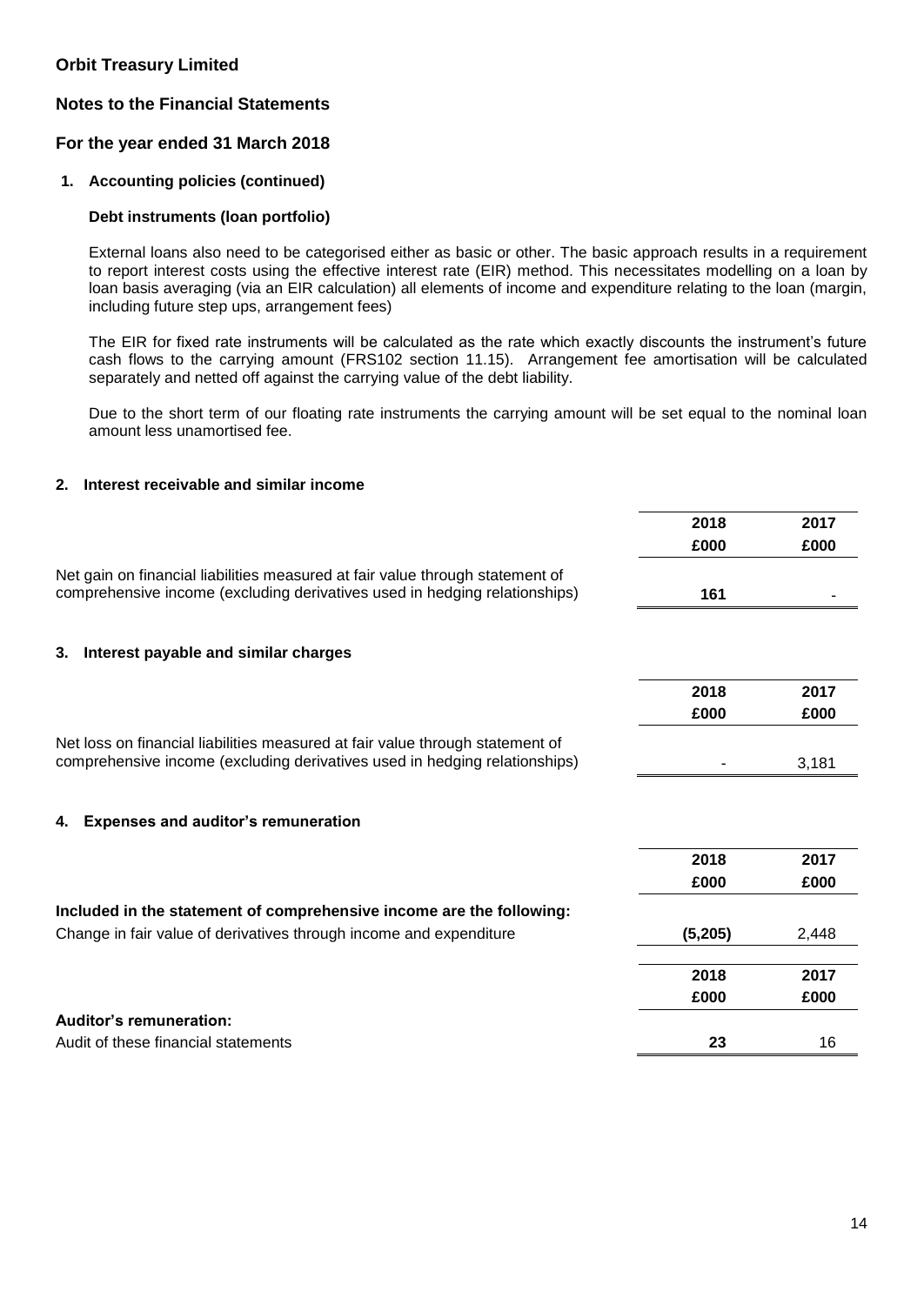# **Notes to the Financial Statements**

# **For the year ended 31 March 2018**

### **5. Directors' and executive officers' emoluments**

Payments to non executive directors are shown below except for those who have roles as directors of other Orbit entities. Their payments are disclosed in the consolidated financial statements of Orbit Group Limited. The executive directors are employed by the parent company, Orbit Group Limited, and their emoluments are disclosed within the consolidated financial statements. The remuneration paid by the parent in respect of the executive directors' services to Orbit Treasury Limited is shown below. No compensation was paid to directors for loss of office.

|                                                                                                                                               | 2018         | 2017         |
|-----------------------------------------------------------------------------------------------------------------------------------------------|--------------|--------------|
|                                                                                                                                               | £000         | £000         |
| Aggregate emoluments paid to or received by directors who are not executive staff<br>members including salaries, honoraria and other benefits | 12           | 10           |
| Aggregate emoluments paid to or received by directors who are executive staff<br>members including salaries, honoraria and other benefits     | 51           | 52           |
| 6.<br><b>Debtors</b>                                                                                                                          |              |              |
|                                                                                                                                               | 2018<br>£000 | 2017<br>£000 |
| Deferred tax asset (see note 12)                                                                                                              | 343          | 415          |
| Amounts due from group undertakings                                                                                                           | 782,055      | 761,543      |
| Total due after more than one year                                                                                                            | 782,398      | 761,958      |
| Amounts due from group undertakings within one year<br>Other debtors                                                                          | 33,846       | 33,349<br>25 |
| Total due in less than one year                                                                                                               | 33,846       | 33,374       |
|                                                                                                                                               |              |              |

### **7. Cash and cash equivalents/bank overdrafts**

|                          | 2018  | 2017 |
|--------------------------|-------|------|
|                          | £000  | £000 |
| Cash at bank and in hand | 1,314 | 695  |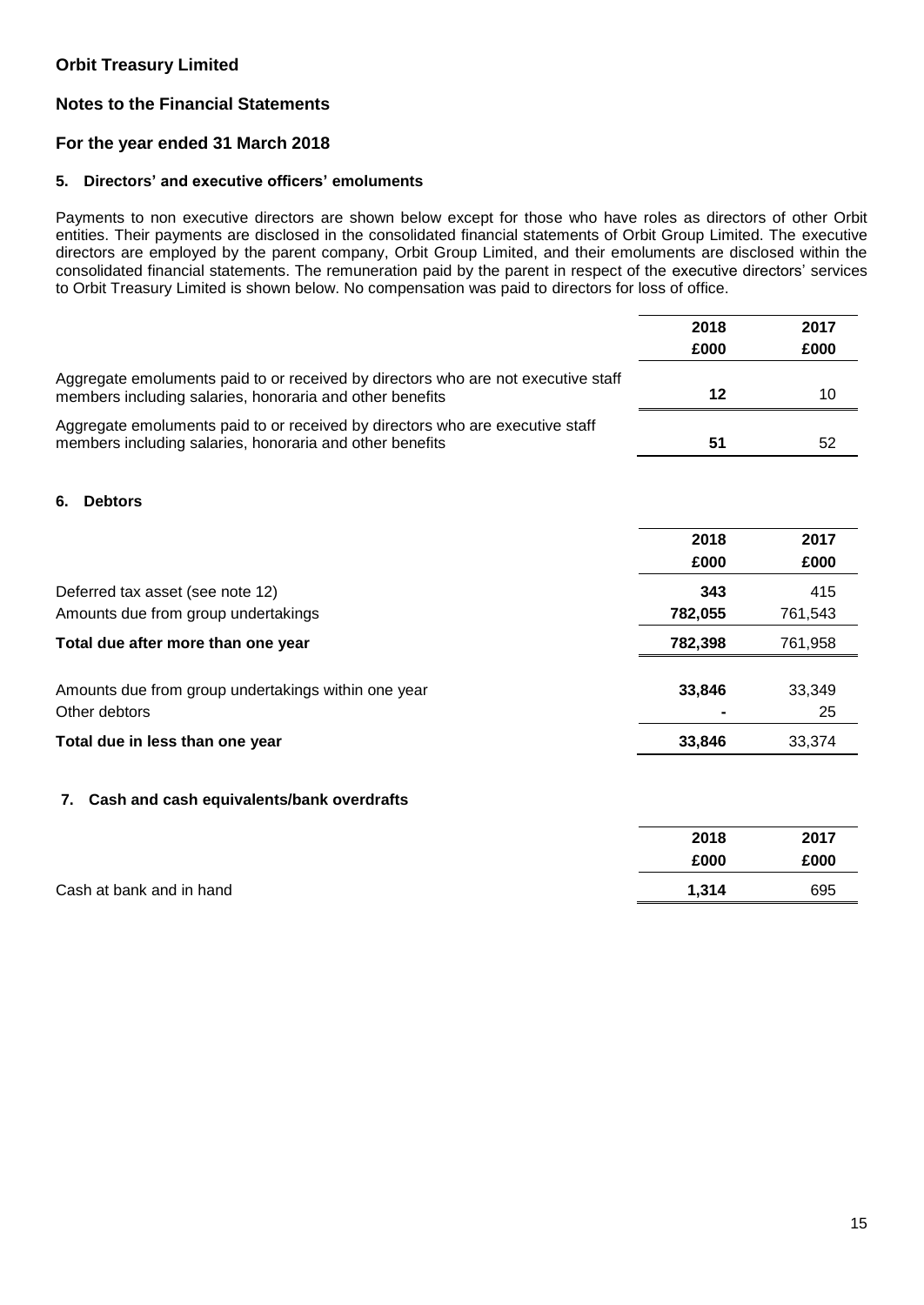# **Notes to the Financial Statements**

# **For the year ended 31 March 2018**

## **8. Creditors: amounts falling due within one year**

|                                    | 2018   | 2017   |
|------------------------------------|--------|--------|
|                                    | £000   | £000   |
| Bank loans and overdrafts          | 32,480 | 18,780 |
| Amounts owed to group undertakings | 63     | 71     |
| Accruals and deferred income       | 5,540  | 5,622  |
| <b>Total</b>                       | 38.083 | 24.473 |

# **9. Creditors: amounts falling due after more than one year**

|                                           | 2018     | 2017    |
|-------------------------------------------|----------|---------|
|                                           | £000     | £000    |
| Bank loans and overdrafts                 | 787.140  | 779,620 |
| Less: amortised loan/swap costs           | (8, 259) | (8,734) |
| Loan fair value adjustments               | 9.318    | 9,480   |
| Other financial liabilities (see note 11) | 100.657  | 116,824 |
|                                           | 888,856  | 897.190 |

Bank loans are shown gross of loan arrangement fees of £3,062,000 (2017: £3,229,000) and swap buy-out cancellation fees of £5,198,000 (2017: £5,505,000). Additional loan arrangement fees have been incurred in the year for new loans.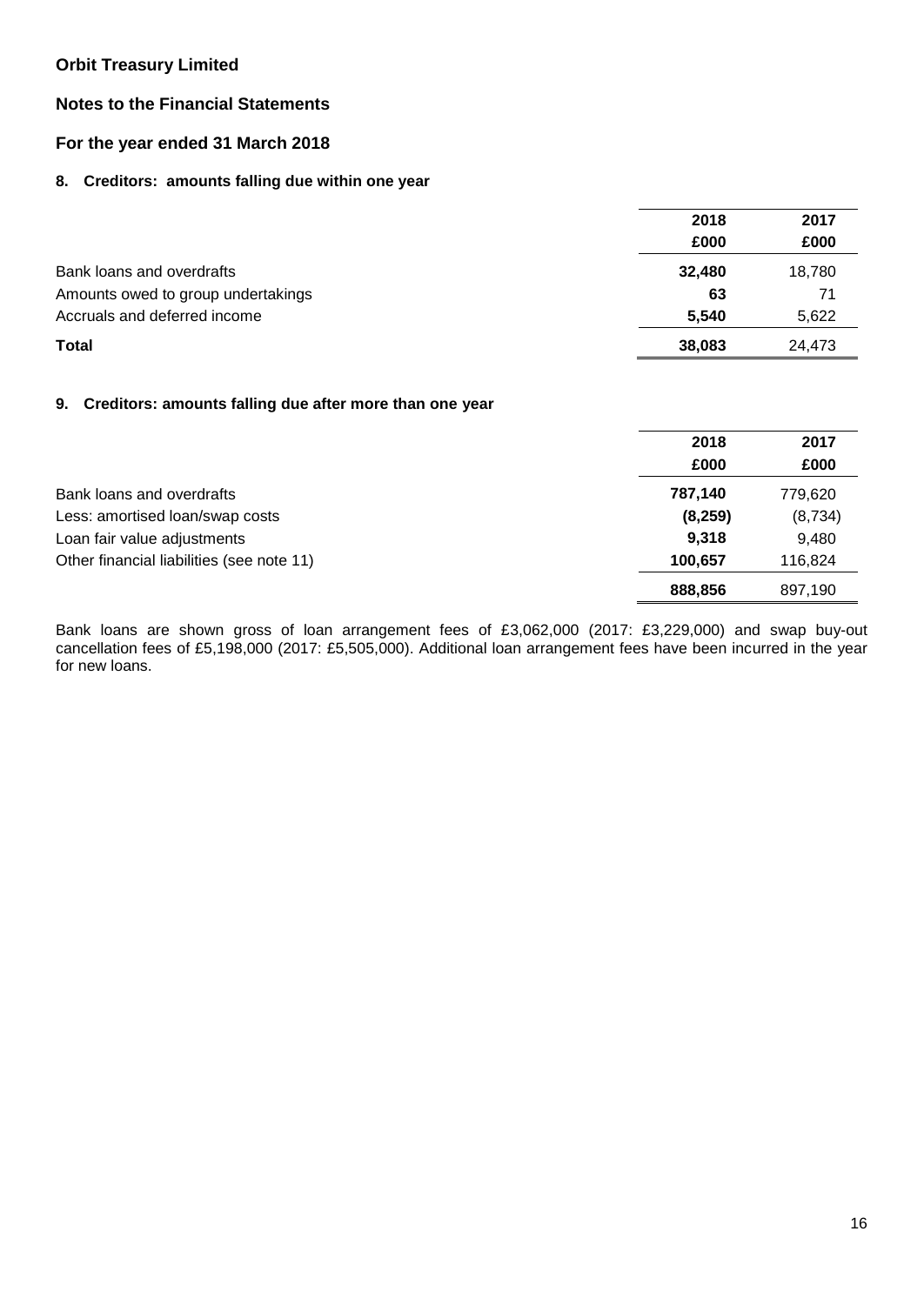# **Notes to the Financial Statements**

# **For the year ended 31 March 2018**

### **10. Interest-bearing loans and borrowings**

This note provides information about the contractual terms of the company's interest-bearing loans and borrowings, which are measured at amortised cost. All loans and borrowings are measured at amortised cost, including those that have embedded derivative financial instruments attached to them whereby the embedded derivative is deemed to be closely related to the host contract.

Debenture and secured bank loans are secured by way of a first fixed charge over housing properties and include an asset cover test based on the ratio on the value of properties secured to the carrying value of the loan. Secured bank loans include interest cover and gearing covenants each of which is tested on an annual basis against relevant disclosures within the profit and loss and balance sheet of the financial statements.

|                                                     | 2018    | 2017    |
|-----------------------------------------------------|---------|---------|
|                                                     | £000    | £000    |
| Creditors falling due more than one year            |         |         |
| Bank loans and overdrafts                           | 787,140 | 779,620 |
| Creditors falling within less than one year         |         |         |
| Secured bank loans                                  | 32,480  | 18,780  |
|                                                     | 819,620 | 798,400 |
| The debt is repayable as follows:                   |         |         |
|                                                     | 2018    | 2017    |
|                                                     | £000    | £000    |
| In one year or less, on demand                      | 32,480  | 18,780  |
| <b>Repayable by instalments:</b>                    |         |         |
| More than one year but not more than two years      | 32,480  | 32,480  |
| In more than two years but not more than five years | 97,440  | 97,440  |
| In more than five years                             | 472,220 | 499,700 |
|                                                     | 602,140 | 629,620 |
| Repayable other than by instalments:                |         |         |
| More than one year but not more than two years      | 5,000   |         |
| In more than two years but not more than five years | 85,000  | 55,000  |
| In more than five years                             | 95,000  | 95,000  |
|                                                     | 185,000 | 150,000 |
| Net debt at 31 March                                | 819,620 | 798,400 |

The bank loans are repaid in instalments at fixed and variable rates of interest. The final instalments fall to be repaid in the period 2037 to 2038. Loans repayable other than by instalment have bullet repayments between 2020 and 2038.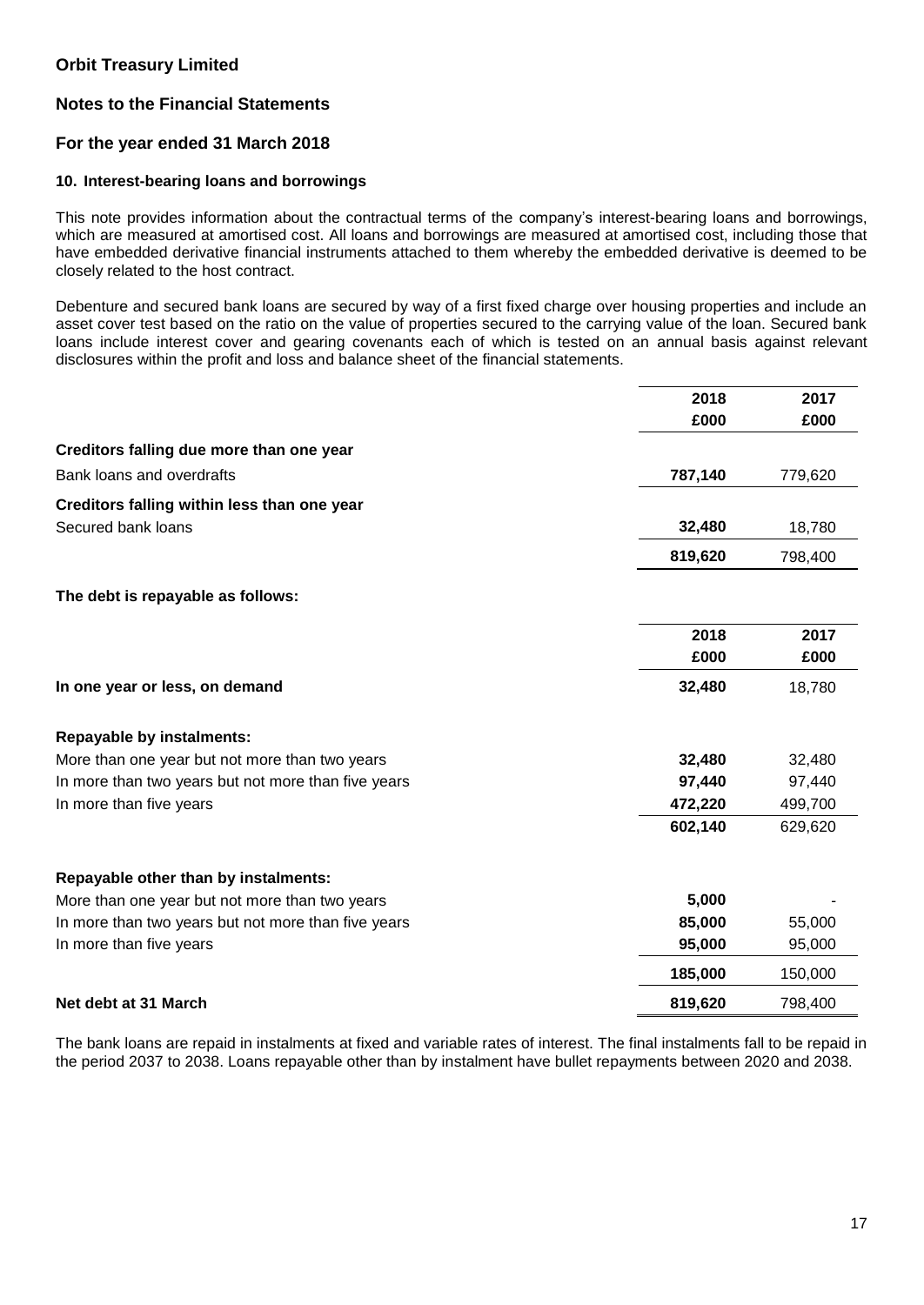# **Notes to the Financial Statements**

# **For the year ended 31 March 2018**

### **11. Other financial liabilities**

|                                                                    | 2018    | 2017    |
|--------------------------------------------------------------------|---------|---------|
|                                                                    | £000    | £000    |
| Amounts falling due after more than one year                       |         |         |
| Financial liabilities held for trading (including all derivatives) | 100.657 | 116.824 |
|                                                                    |         |         |

### **12. Deferred tax assets and liabilities**

### **Deferred tax assets and liabilities are attributable to the following:**

|                                                                                  | 2018          | 2017          |
|----------------------------------------------------------------------------------|---------------|---------------|
|                                                                                  | £000          | £000          |
|                                                                                  | <b>Assets</b> | <b>Assets</b> |
| As at 1 April 2017                                                               | (415)         |               |
| Movement relating to fair value losses through statement of comprehensive income |               | (467)         |
| Tax release to statement of comprehensive income                                 | 72            | 52            |
| Total (assets) as at 31 March 2018                                               | (343)         | (415)         |

The adoption of FRS 102 has resulted in certain costs relating to the third party borrowing being recognised using an effective interest rate method rather than on a straight line basis as previously. As a result the difference between the carrying values at 31 March 2015 using old GAAP accounting and the carrying values at that date as restated applying FRS 102 have been brought into account as a taxable transitional adjustment, spread over a ten year period.

None of the borrowing which gave rise to the transitional adjustments was fully repaid by 31 March 2016 therefore 10% of the adjustments will be taxed each year starting with the period to 31 March 2016; a loss of £2,882,000 resulting in a deduction of £288,200 per year.

Deferred tax should be recognised in respect of the taxable transitional adjustments.

The deferred tax asset is calculated using the tax rate of 17% of the carrying value at 31 March 2017 (£2,305,600) and spread over the remaining eight year period, resulting in £49,000 of future tax release per year to the statement of comprehensive income. There was also £23,000 of prior period unrecognised deferred tax adjustment to the statement of comprehensive income.

### **13. Capital and reserves**

#### **Other comprehensive income**

|                                                                   | 2018                         |                                       |                                                        |                                                       |  |
|-------------------------------------------------------------------|------------------------------|---------------------------------------|--------------------------------------------------------|-------------------------------------------------------|--|
|                                                                   | Own share<br>reserve<br>£000 | Cash flow<br>hedge<br>reserve<br>£000 | <b>Statement of</b><br>comprehensive<br>income<br>£000 | <b>Total other</b><br>comprehensive<br>income<br>£000 |  |
| Other comprehensive Income                                        | ۰                            | ۰                                     | -                                                      |                                                       |  |
| Effective portion of changes in fair value of<br>cash flow hedges | ۰                            | 10,961                                | ۰                                                      | 10,961                                                |  |
| <b>Total other comprehensive</b>                                  |                              |                                       |                                                        |                                                       |  |
| income                                                            | ۰                            | 10.961                                | -                                                      | 10,961                                                |  |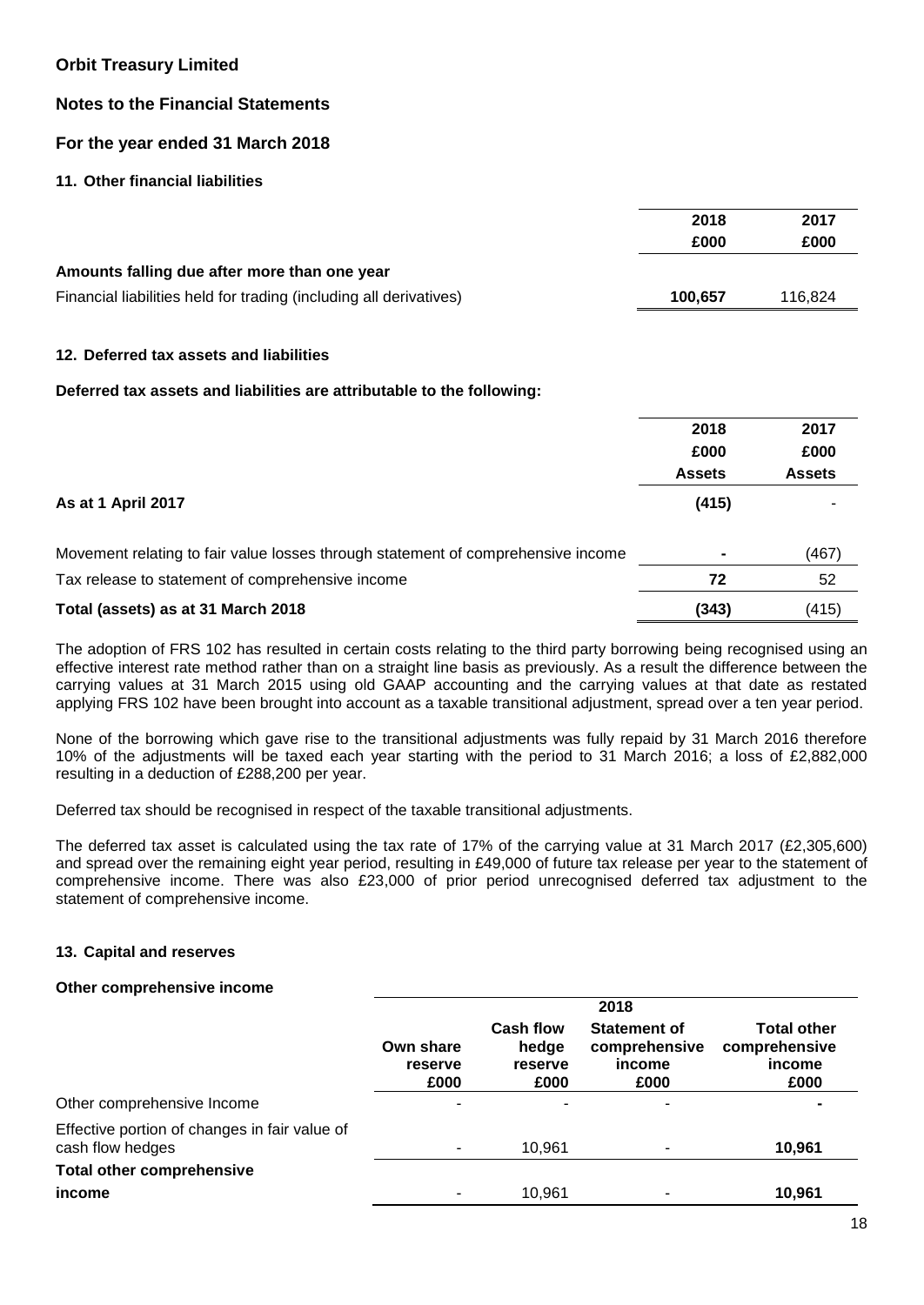# **Notes to the Financial Statements**

# **For the year ended 31 March 2018**

|                                                                   | Own share<br>reserve<br>£000 | Cash flow<br>hedge<br>reserve<br>£000 | 2017<br><b>Statement of</b><br>comprehensive<br>income<br>£000 | <b>Total other</b><br>comprehensive<br>income<br>£000 |
|-------------------------------------------------------------------|------------------------------|---------------------------------------|----------------------------------------------------------------|-------------------------------------------------------|
| Other comprehensive Income                                        |                              |                                       |                                                                |                                                       |
| Effective portion of changes in fair value of<br>cash flow hedges |                              | (3,811)                               |                                                                | (3,811)                                               |
| <b>Total other comprehensive</b><br>income                        |                              | (3,811)                               |                                                                | (3,811)                                               |
|                                                                   |                              |                                       | 2018                                                           | 2017                                                  |
|                                                                   |                              | No.                                   | £                                                              | No.<br>£                                              |
| Issued and fully paid shares of £1 each                           |                              | $\overline{2}$                        | $\overline{2}$                                                 | $\overline{2}$<br>2                                   |

### **14. Financial instruments**

### **(a) Carrying amount of financial instruments**

|                                                                       | 2018    | 2017    |
|-----------------------------------------------------------------------|---------|---------|
| The carrying amounts of the financial assets and liabilities include: | £000    | £000    |
| Liabilities measured at fair value through profit or loss             | 109.974 | 126.304 |
| Liabilities measured at amortised cost                                | 819.620 | 798.400 |
| Loan commitments at amortised cost                                    | (8,259) | (8,734) |
|                                                                       | 921,335 | 915.970 |

## **(b) Hedge accounting**

The following table indicates the periods in which the cash flows associated with cash flow hedging instruments are expected to occur as required by FRS 102.29(a) for the cash flow hedge accounting models

|                      |                             | 2018                                   |                            |                              |                              |                     |
|----------------------|-----------------------------|----------------------------------------|----------------------------|------------------------------|------------------------------|---------------------|
|                      | Carrying<br>amount<br>£'000 | <b>Expected</b><br>cash flows<br>£'000 | 1 year or<br>less<br>£'000 | 1 to $<$ 2<br>vears<br>£'000 | 2 to $< 5$<br>vears<br>£'000 | 5 years<br>and over |
| Interest rate swaps: |                             |                                        |                            |                              |                              |                     |
| Assets               | ۰.                          | 48.910                                 | 2.171                      | 3.260                        | 10.683                       | 32,796              |
| Liabilities          | 54,958                      | (133, 608)                             | (10, 361)                  | (10, 383)                    | (29,001)                     | (83, 863)           |
|                      | 54,958                      | (84, 698)                              | (8, 190)                   | (7, 123)                     | (18, 318)                    | (51,067)            |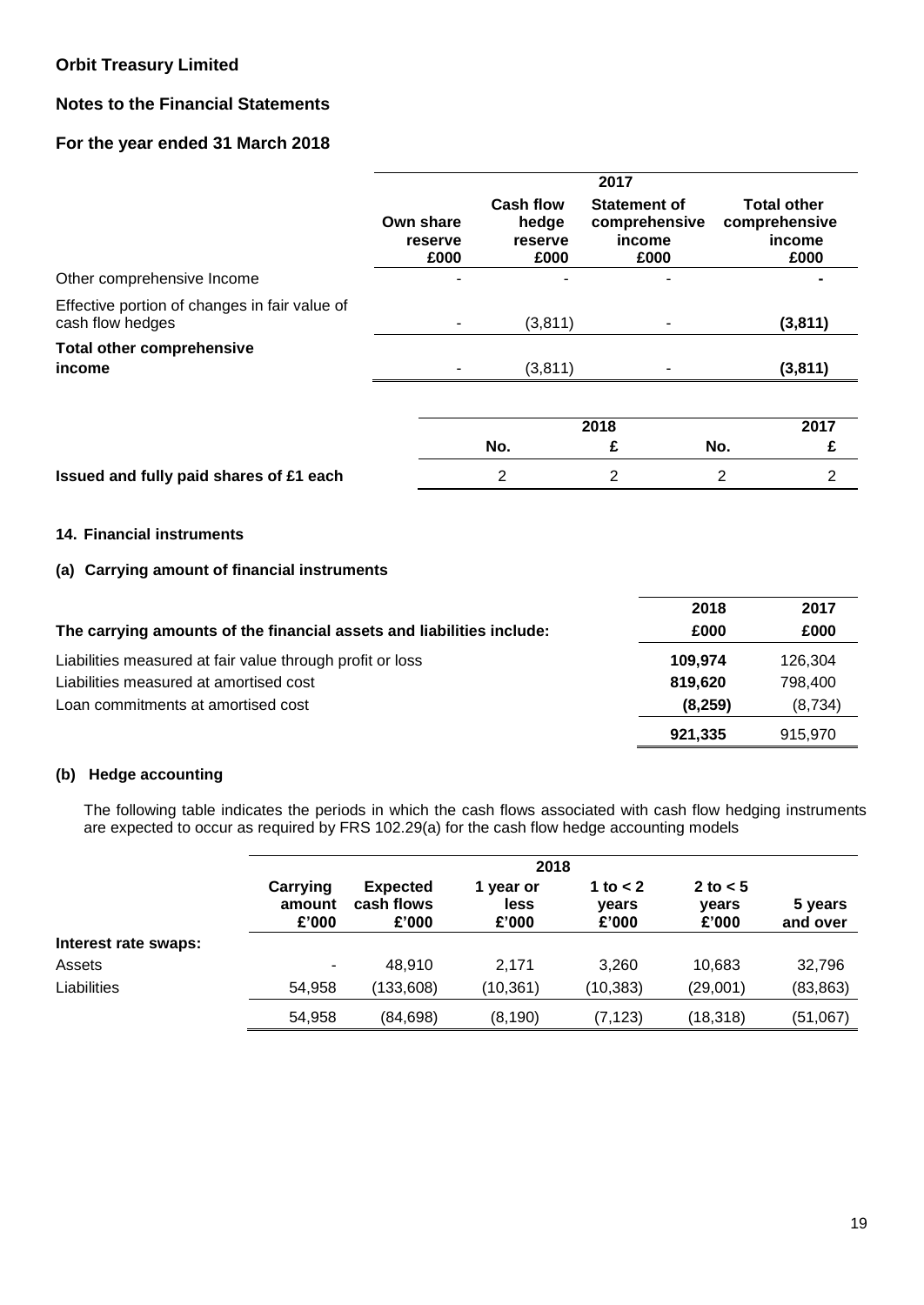# **Notes to the Financial Statements**

# **For the year ended 31 March 2018**

## **14. Financial instruments (continued)**

|                      |                             | 2017                                   |                          |                              |                              |                              |
|----------------------|-----------------------------|----------------------------------------|--------------------------|------------------------------|------------------------------|------------------------------|
|                      | Carrying<br>amount<br>£'000 | <b>Expected</b><br>cash flows<br>£'000 | year or<br>less<br>£'000 | 1 to $<$ 2<br>vears<br>£'000 | 2 to $< 5$<br>vears<br>£'000 | 5 years<br>and over<br>£'000 |
| Interest rate swaps: |                             |                                        |                          |                              |                              |                              |
| Assets               | ٠                           | 44.810                                 | 1.107                    | 1.424                        | 6.561                        | 35,718                       |
| Liabilities          | 65.919                      | (143,964)                              | (10, 359)                | (10, 358)                    | (30, 188)                    | (93,059)                     |
|                      | 65,919                      | (99, 154)                              | (9,252)                  | (8,934)                      | (23,627)                     | (57, 341)                    |

The following table indicates the periods in which the cash flows associated with cash flow hedging instruments are expected to affect profit or loss:

|                      | 2018                        |                                        |                            |                              |                              |                              |
|----------------------|-----------------------------|----------------------------------------|----------------------------|------------------------------|------------------------------|------------------------------|
|                      | Carrying<br>amount<br>£'000 | <b>Expected</b><br>cash flows<br>£'000 | 1 year or<br>less<br>£'000 | 1 to $<$ 2<br>years<br>£'000 | 2 to $< 5$<br>years<br>£'000 | 5 years<br>and over<br>£'000 |
| Interest rate swaps: |                             |                                        |                            |                              |                              |                              |
| Assets               |                             | 11.958                                 | 344                        | 522                          | 1.845                        | 9.247                        |
| Liabilities          | 45,699                      | (34, 163)                              | (1, 817)                   | (1, 819)                     | (5, 464)                     | (25,063)                     |
|                      | 45,699                      | (22, 205)                              | (1, 473)                   | (1, 297)                     | (3,619)                      | (15, 816)                    |

|                      | 2017                        |                                        |                            |                              |                              |                              |
|----------------------|-----------------------------|----------------------------------------|----------------------------|------------------------------|------------------------------|------------------------------|
|                      | Carrying<br>amount<br>£'000 | <b>Expected</b><br>cash flows<br>£'000 | 1 year or<br>less<br>£'000 | 1 to $<$ 2<br>vears<br>£'000 | 2 to $< 5$<br>years<br>£'000 | 5 years<br>and over<br>£'000 |
| Interest rate swaps: |                             |                                        |                            |                              |                              |                              |
| Assets               | ۰                           | 11.265                                 | 167                        | 236                          | 1.072                        | 9,790                        |
| Liabilities          | 50,904                      | (35,980)                               | (1, 816)                   | (1, 818)                     | (5, 463)                     | (26, 883)                    |
|                      | 50,904                      | (24, 715)                              | (1,649)                    | (1,582)                      | (4, 391)                     | (17,093)                     |

### **(c) Fair values**

The fair values of all financial assets and financial liabilities by category together with their carrying amounts shown in the statement of financial position are as follows:

|               |                             | 2018                   |                             | 2017                   |  |
|---------------|-----------------------------|------------------------|-----------------------------|------------------------|--|
|               | Carrying<br>amount<br>£'000 | Fair<br>value<br>£'000 | Carrying<br>amount<br>£'000 | Fair<br>value<br>£'000 |  |
| Loan          | 483,995                     | 680,838                | 462,775                     | 735,341                |  |
| <b>Bond</b>   | 95,000                      | 110,259                | 95,000                      | 112,882                |  |
| Embedded swap | 240,625                     | 88,810                 | 240,625                     | 100,801                |  |
|               | 819,620                     | 879.907                | 798,400                     | 949,024                |  |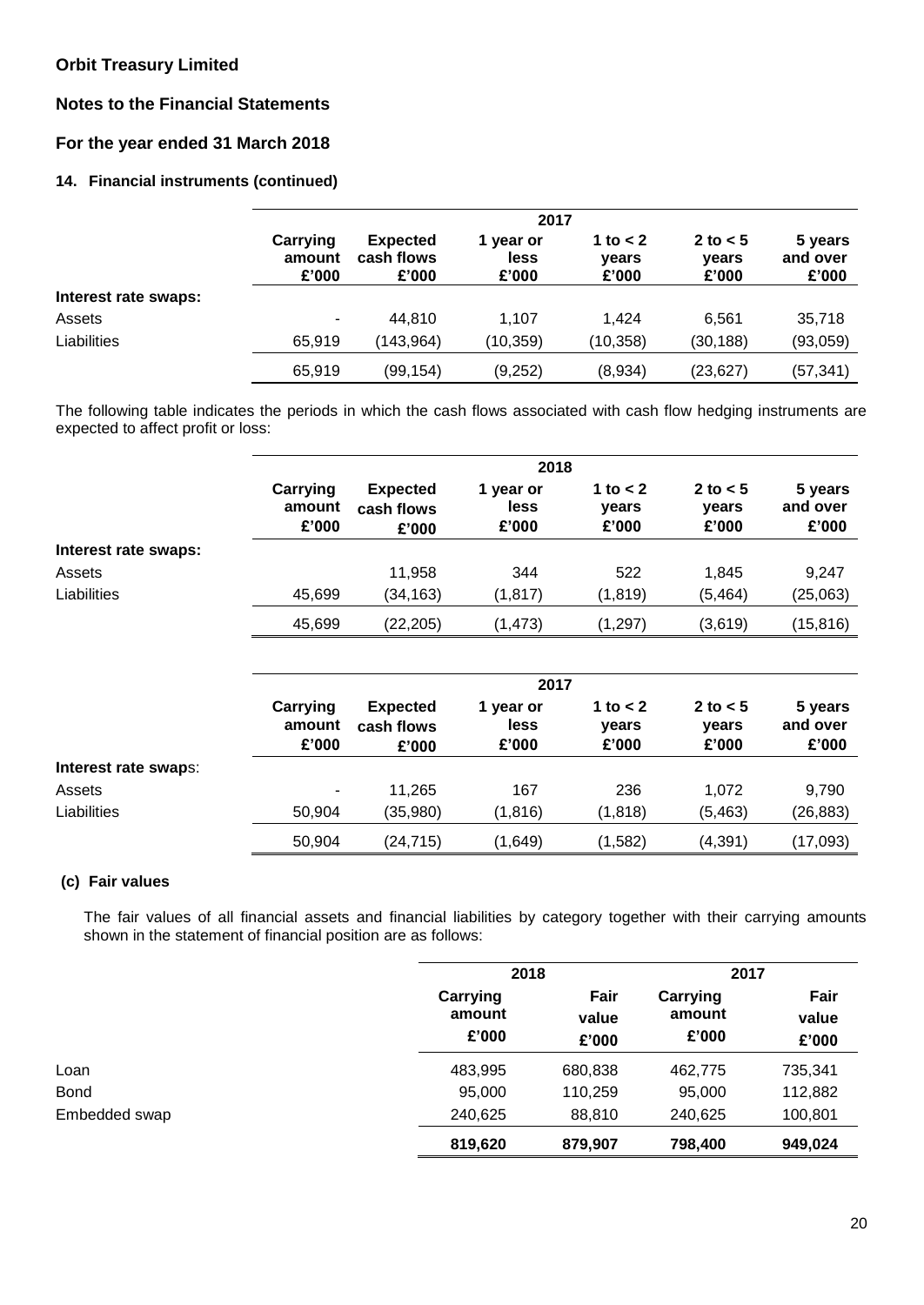# **Notes to the Financial Statements**

# **For the year ended 31 March 2018**

### **14. Financial instruments (continued)**

Orbit Treasury Limited has thirty cash flow hedges. The hedge relationships of twenty five meets each condition for hedge accounting, which are consistent with the entity's risk management objectives for undertaking hedges. The remaining five cash flow hedges do not meet the conditions of hedge accounting due to having callable options in the swap contract from the banks.

Orbit Treasury Limited considers that an economic relationship exists between the hedging instrument (interest rate swap) and the hedged item (floating rate loan) in that the values of the hedged item and hedging instrument move in opposite directions in response to movements in LIBOR, the hedged risk, over the life of the hedge.

The objective of the hedge is to mitigate the changes in the future cash flows stemming from the floating rate interest payments related to the floating rate loan entered into by Orbit Treasury Limited.

In accordance with chapter 12 of FRS 102, hedge accounting has been applied to the following swap contracts.

|                      | 2018   | 2017   |
|----------------------|--------|--------|
|                      | £000   | £000   |
| Barclays £80 million | 23,390 | 27,674 |
| Lloyds £135 million  | 42,219 | 48,267 |
| RBS £40 million      | 1.507  | 2,672  |
| Dexia £19 million    | 7,361  | 8,329  |
|                      | 74,477 | 86,942 |

The following swap contracts do not qualify for hedge accounting.

|                                 | 2018    | 2017    |
|---------------------------------|---------|---------|
|                                 | £000    | £000    |
| Dexia £15 million               | 7,656   | 9,671   |
| Lloyds £17.5 million            | 14,776  | 15,938  |
| Barclays £10 million            | 3,748   | 4,272   |
|                                 | 26,180  | 29,881  |
| Total fair value of derivatives | 100,657 | 116,823 |

The total movement in fair value of derivatives in the year was £16,166,000 (2017: £6,259,000) of which £10,961,000 (2017: £3,811,000) were recognised in other comprehensive income representing the effective component of the swap with the ineffective component of £1,504,000 profit (2017: £96,000 profit) representing the shortfall of the fair value of hedging instruments over the change in the fair value of expected cash flows together with £3,701,000 (2017: £2,352,000) fair value movement of swap contracts that don't qualify for hedge accounting.

The hedged items have a variable interest rate risk associated with the LIBOR linked bank loan. The counterparty to the swap and the credit risk associated is considered to be low.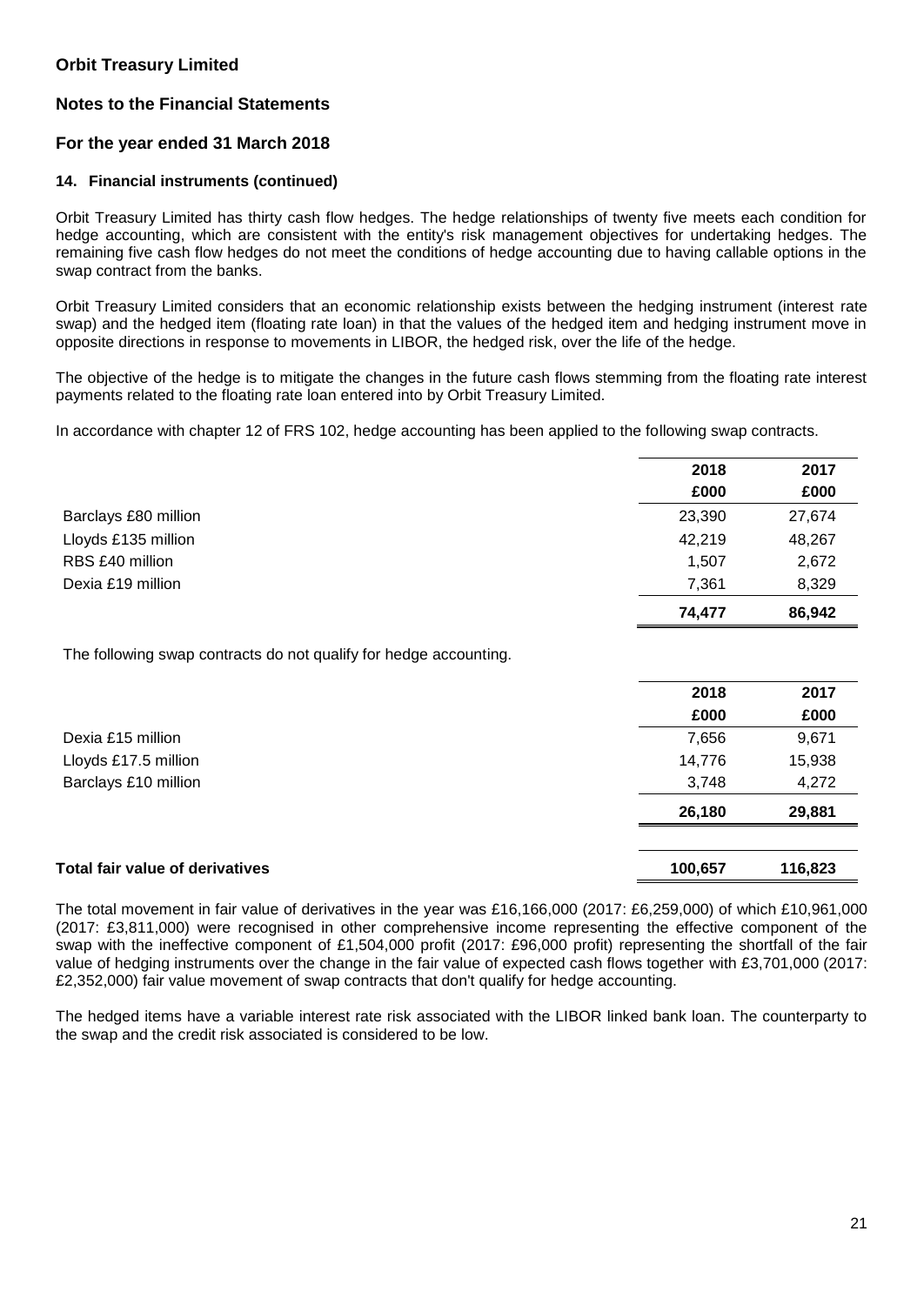## **Notes to the Financial Statements**

# **For the year ended 31 March 2018**

### **14. Financial instruments (continued)**

#### **Financial risk management**

The company's operations expose it to a variety of financial risks. The Group has in place a risk management programme that seeks to limit the adverse effects on the financial performance of the company and Group by monitoring levels of debt finance and related finance costs. The key risks are as follows:

#### *Interest rate risk*

At 31 March 2018, 84% of the company's debt was fixed or hedged. Orbit Capital Plc arranged its second public bond issue on 7 June 2018 raising £450 million which was used to restructure the Groups existing debt portfolio and provide long term funding to support the group strategy. The Group has £194 million of variable debt funding which could be exposed to rises in LIBOR rates. If LIBOR was to increase by 0.50%, then the impact would be additional interest costs of £0.8 million to the statement of comprehensive income. Any such costs can be recovered from the associations.

#### *Liquidity risk*

The company actively lends the full amount of the loans it has itself borrowed, thus the entity has assets to fully offset its liabilities and interest receivable to offset its interest payable.

#### *Credit risk*

The liabilities to funders are secured by a legal charge over property assets owned by the associations with a value in excess of total borrowings. The associations have entered into a guarantee with the company over future interest payments and the property security. The carrying amount of the funding liabilities represents the maximum value exposed to credit risk. At the end of the financial year the credit rating of A2 from Moody's remained in place.

#### **15. Reconciliation of net cash flow to movement in net debt**

|                                             | 2018       | 2017       |
|---------------------------------------------|------------|------------|
|                                             | £000       | £000       |
| Cash (inflow)/outflow from increase in debt | (21, 220)  | (800)      |
| Other cash changes                          | 366        | 196        |
| Movement in net funds in the year           | (20, 854)  | (604)      |
| Increase/(decrease) in cash in the year     | 619        | (1,706)    |
| <b>Cash movements</b>                       | (20, 235)  | (2,310)    |
| Other movements                             | (841)      | (810)      |
| Net debt at 1 April                         | (788, 971) | (785, 851) |
| Net debt at 31 March                        | (810, 047) | (788, 971) |
|                                             |            |            |